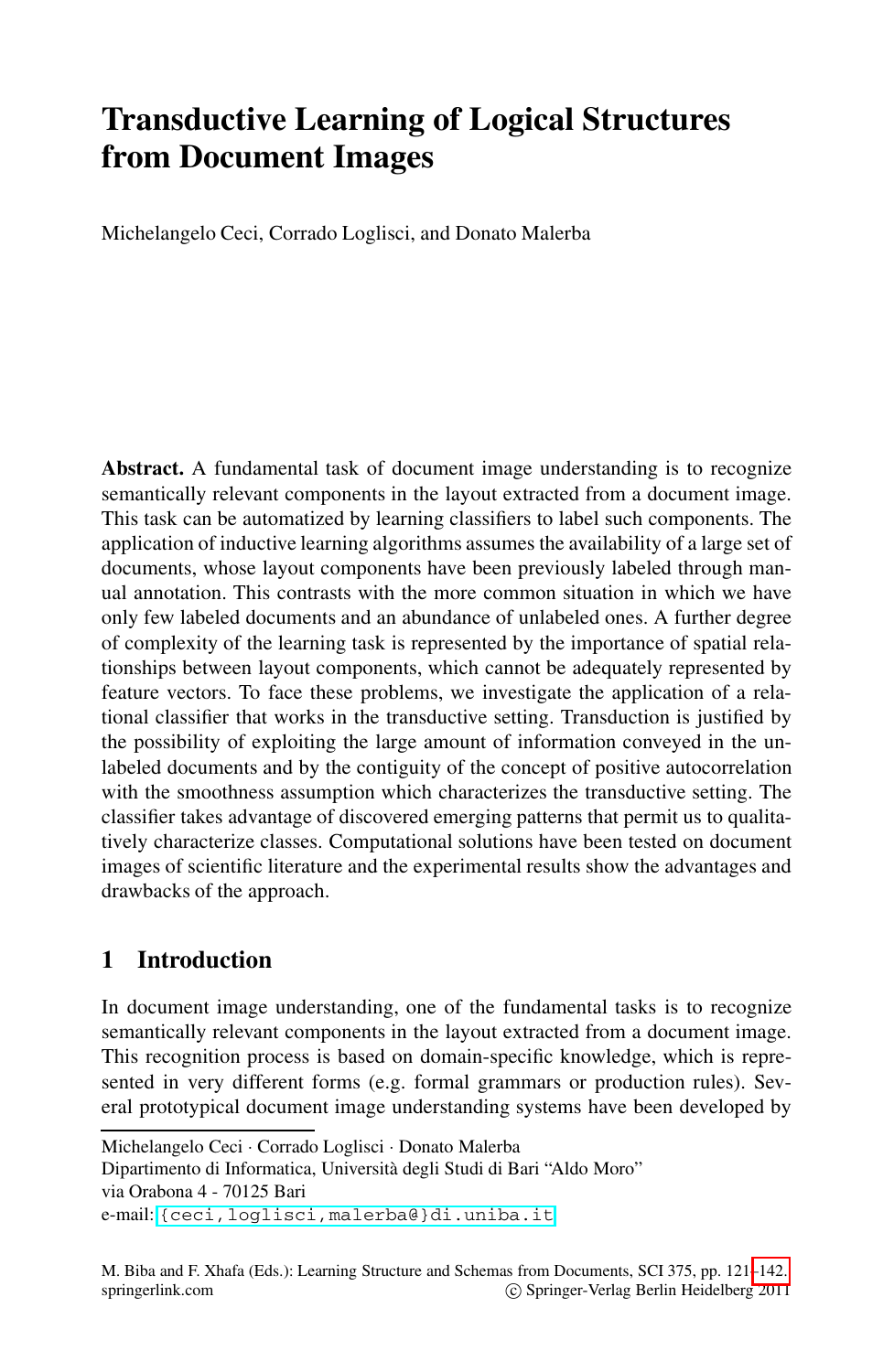manually encoding the required knowledg[e](#page-19-0) in specific formalisms (e.g., DeLoS [34]). However, the layout of documents, even for the same publisher, may change considerably with time. Moreover, there might be a drift in the type of documents of interest in a specific context. To prevent obsolescence of the developed systems it is necessary to continuously update the required knowledge, which is unfeasible if based only on manual encoding. *Versatility*, that is, guaranteed competence over a broad and precisely spe[cifie](#page-20-0)d class of document images, has been recently recognized as a key requirement for document image analysis systems [7]. In order to deal with this requirement, the application of machine learning methods has been advocated both to build models of image quality, layout and language and to infer the parameters of such models. Starting from a training set of document images, learning methods are able to extract a large number of features relevant for understanding the document structure.

The application of machine learning methods to document image understanding has been investigated for almost two decades [19]. From an operational viewpoint, a human operator provides a document image analysis system with image samples of documents and then detects and labels semantically relevant layout components, from which models of document structures are induced. This supervised learning approach, even though providing some flexibility, still does not ensure the key requirement of versatility. Indeed, to acquire the necessary knowledge on a really broad class of documents, supervised learning methods may require a large set of labeled documents. This contrasts with the more common situation in which only few labeled training documents are available, due to the significant cost of manual annotation. Therefore, it is important to exploit the large amount of information potentially conveyed by unlabeled documents to better estimate the data distribution and to build more accurate recognition models.

Two main settings have been proposed in the literature to exploit information contained in both labeled and unlabeled data: the *semi-supervised* setting and the *transductive* setting [40]. The former is a type of inductive learning, since the learned function is used to make predictions on any possible example. The latter requires less - it is only interested in making predictions for the given set of unlabeled data. When the set of documents to label is known a priori, the transductive setting is more suitable, since it appears to be an easier problem than (semi-supervised) induction.

In this chapter, we investigate the problem of transductive learning of document image understanding models. In the proposed method, unlabeled documents are used to reprioritize models learned from labeled documents alone. Indeed, while discriminative learning methods base their decisions on the posterior probability  $p(y|x)$ , the transductive learning method uses unlabeled documents to improve the estimate of the prior probability  $p(x)$ , and hence correct the posterior probability  $p(y|x)$  by assuming some form of dependence with  $p(x)$ .

The proposed learning method follows a logic-based approach in which models are represented by a set of rules expressed in relational (or first-order) logic. In order to "understand" the layout structure of an unlabelled document, rules are matched against the relational description of the document layout. The *relational representation* of the document layout and rules is motivated by the fact that layout objects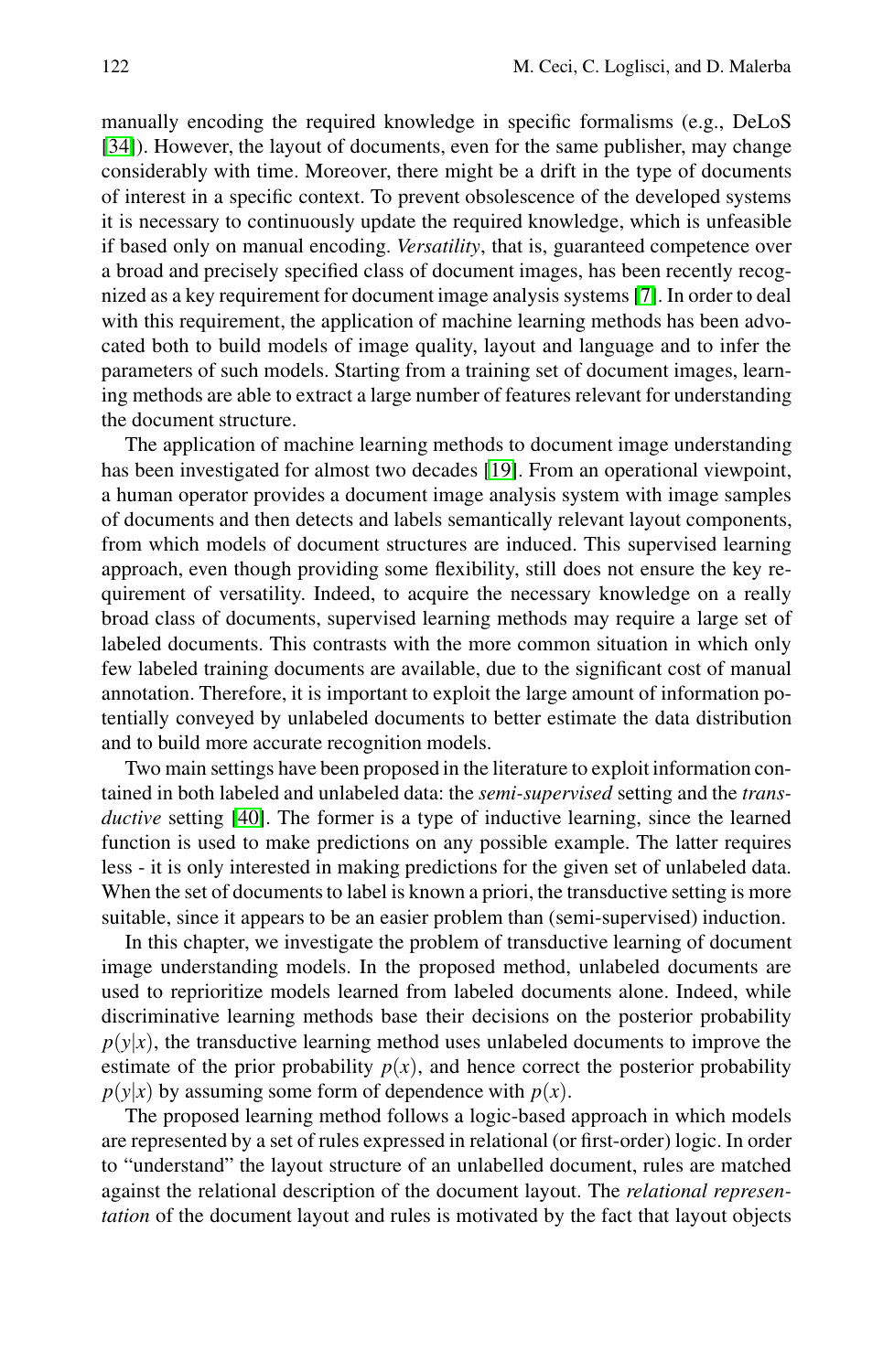can be related by a number of spatial relationships, suc[h](#page-21-1) [as](#page-21-1) distance, directional and topological relationships. Standard feature vectors or equivalent propositional representations do not allow [re](#page-2-0)lationships in general, and spatial relationships in particular, to be str[aig](#page-5-0)htforwardly represented.

The study of relational learning in a transductive setting h[as](#page-7-0) received little attenti[on](#page-15-0) in the research community (notable exceptions are [11] for classification tasks, and [4] for regression tasks), although the transductive setting seems especially suitable for relational datasets which are characterized by positive autocorrelation [30]. The application of transductive relational learning to bootstrap the labelling process of document image collections remains an unexplored research direction.

<span id="page-2-0"></span>The paper is organized as follows. In Section 2, the present work is motivated and the problem is defined. In Section 3, related works are discussed. Sections 4 and 5 are devoted to the presentation of the method. Finally, experimental results are reported i[n Se](#page-21-2)ction 6 and then some conclusions are drawn.

### **2 Motivation and Problem Definition**

The recognition of semantically relevant layout components in document images is part of a complex transformation process of document images into a structured symbolic form which facilitate the modification, storage, retrieval, reuse and transmission of documents themselves [33]. This transformation is articulated in several steps. Initial processing steps include binarization, skew detection, and noise filtering. Then the document image is segmented into several layout components, such as text lines, half-tone images, line drawings or graphics (this step is called *layout analysis*). The understanding of document images follows layout analysis. It aims to associate a "logical label" (e.g. title, abstract of a scientific paper, picture in a newspaper) to semantically relevant layout components (called *logical components*), as well as to extract relevant relationships between logical components (e.g., reading order).

Document image understanding is typically based on layout information, such as the relative positioning of layout components or the size of layout components, as well as on content information (e.g., textual, graphical). This is the case of the work reported in this chapter, where the association of logical labels to layout components is based on both layout information and textual information. However, the novelty here is mainly in the strategy applied to build a classifier which can be used to recognize semantically relevant components.

In the literature, several methods have been proposed for building classifiers to be used in document understanding. They are briefly reviewed in the next Section. However, most of them assume that training data are represented in a single table of a relational database, such that each row (or tuple) represents an independent example (a layout component) and the columns correspond to properties of the example (e.g., height of the layout component). This single-table assumption, however, is too strong for at least three reasons. First, layout components cannot be realistically considered independent observations, because their spatial arrangement is mutually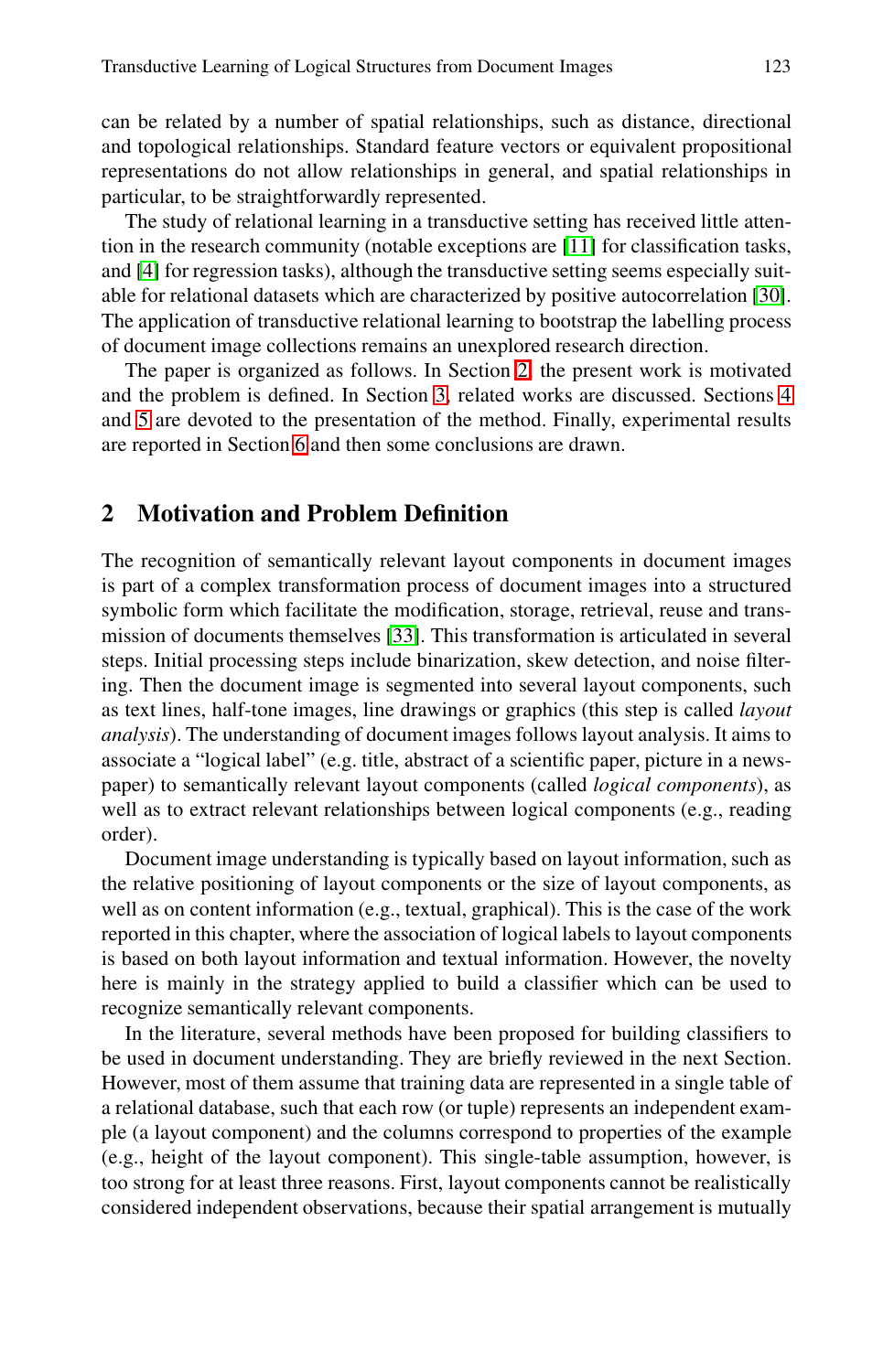constrained by formatting rules typically used in document editing. Second, spatial relatio[nshi](#page-21-3)ps between a layout component and a variable number of other components in its neighborhood cannot be properly represented by a fixed number of attributes in a table. This is even more the case when layout components are heterogeneous (e.g., half-tone images, text lines) and have different properties (e.g., brightness, font size). Third, logical components may be mutually related (e.g., the title of a paper "is followed" by the author list). Since the single-table assumption limits the representation of relationships (spatial or non) between examples, it also prevents the discovery of these mutual dependencies which can be useful in document image understanding [31].

The above considerations motivate us to consider a relational representation of document layouts. In fact, document layout structures are a kind of spatial data, and relational approaches have been recently advocated as useful in spatial domains [30]. Document layout structures are also subject to spatial autocorrelation, i.e., a property value of a layout component depends on the property values observed for other layout components in the neighborhood. Spatial autocorrelation clearly indicates a violation of the independence assum[ption](#page-20-2) of observations usually made in statistics. By considering this in the definition of the learning method, it is possible to improve the performance of the learned classifiers.

A second motivation for this work is to face the usual scarcity of labeled documents which prevent the application of inductive learning algorithms to generate accurate classifiers. Indeed, manual annotation of the many layout components in a document is very demanding. Therefore, it is important to exploit the large amount of information potentially conveyed by unlabeled documents to better estimate the data distribution and to build more accurate classification models [21]. This is possible in transductive learning, which is formalized as follows:

Let *D* be a dataset labeled according to an unknown target function, whose domain is  $X = X_1, X_2, \ldots, X_m$  and whose range is a finite set  $Y = \{C_1, C_2, \ldots, C_L\}.$ Given:

- a training set  $TS \subset D$ , and
- the projection of the working set  $WS = D TS$  on **X**,

the goal is to predict the class value of each example in the working set *WS* as accurately as possible.

The learner receives full information (including labels[\) on](#page-21-4) the examples in *T S* and partial information (without labels) on the examples in *WS* and is required to predict the class values only of the examples in *WS*. The original formulation of the problem of function estimation in a transductive (*distribution-free*) setting requires *T S* to be sampled from *D* without replacement. This means that, unlike the standard inductive setting, the examples in the training (and working) set are supposed to be mutually dependent. Vapnik also introduced a second (*distributional*) transduction setting, in which the learner receives training and working sets, which are assumed to be drawn i.i.d. from some unknown distribution. As shown in ([44],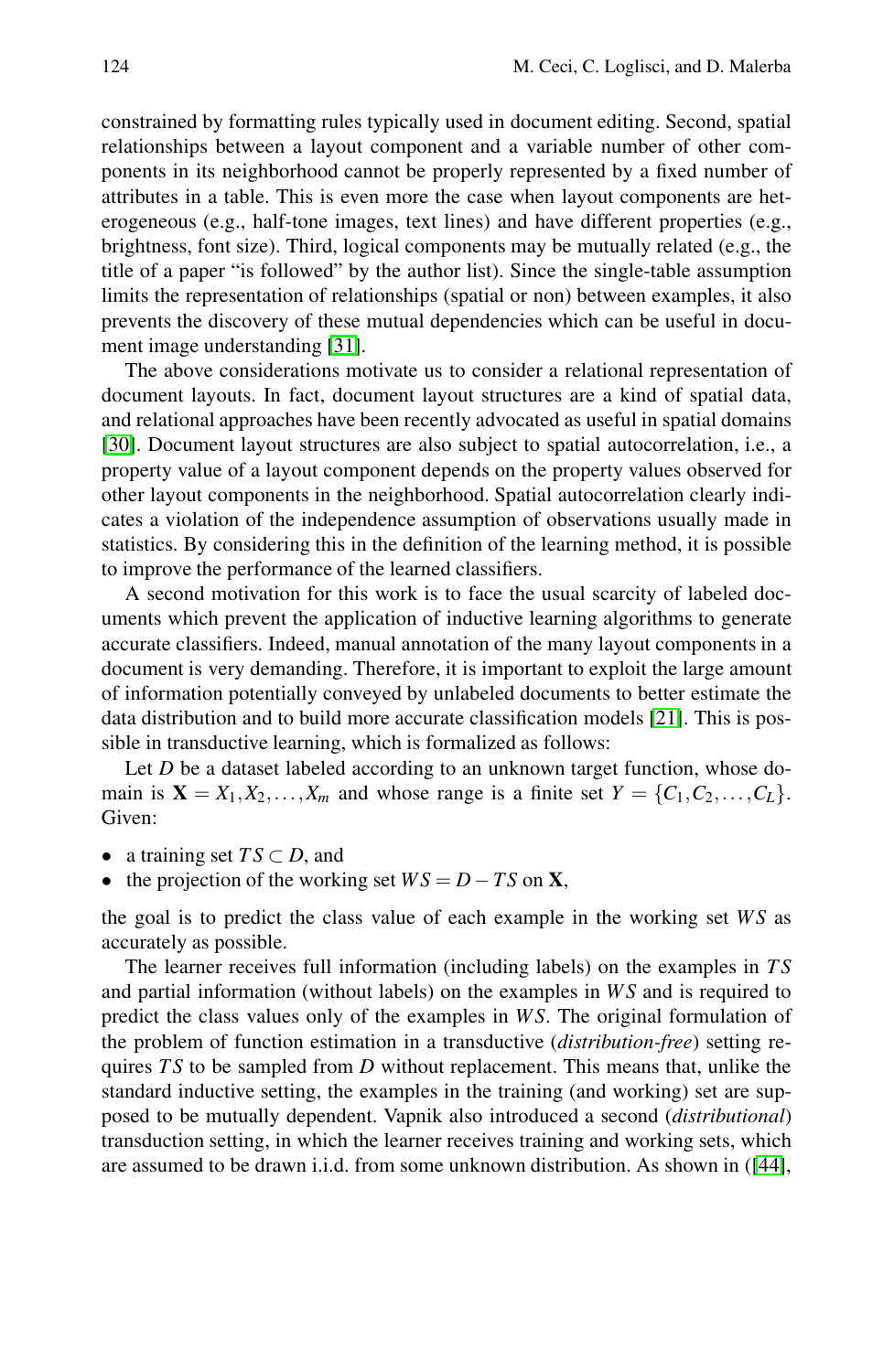Theorem 8.1), [erro](#page-20-4)r bounds for learning algorithms in the distribution-free setting also apply to th[e mo](#page-21-1)re popular distributional transductive setting. Therefore, in this work we focus our attention on the first setting.

There is an interesting convergence of opinions which motivates us to investigate relational learning in the transductive setting. On the one hand, it is claimed that transduction is most useful when the standard i.i.d. assumption is violated ([14]). On the other hand, it is observed that statistical independence of examples is contradicted by many relational datasets ([23]). Moreover, it has also been observed that the presence of (positive) spatial autocorrelation in a dataset entails the smoothness assumption of transductive learning [30]. Therefore, the application of transductive learning to sets of spatially related layout components seems appropriate and worth of being investigated.

In the case of relational data, the problem of transductive classification can be more precisely formulated as follows: *Given:*

- a database schema *SC* which consists of a set of *h* relational tables  $\{T_0, \ldots, T_{h-1}\},\$ a set PK of primary keys on the tables in *SC*, and a set FK of foreign key constraints on the tables in *SC*,
- a target relation  $T \in SC$  (that permits us to represent layout components) and a target discrete attribute *Y* in *T*, different from the primary key of *T*, whose domain is the finite set  $\{C_1, C_2, \ldots, C_L\}$  (Logical label),
- the projection  $T'$  of  $T$  on all attributes of  $T$  [exc](#page-19-1)ept  $Y$ ,
- a training (working) set that is an instance *TS* (*WS*) of the database schema *SC* with known (unknown) values for *Y*;

*Find:* the most accurate prediction of *Y* for examples in *WS*.

In the proposed approach, the prediction of *Y* is based on a classification framework that works in the relational data mining setting. It is mainly inspired by an associative classification framework proposed by Ceci and Appice [9] where association rules discovered from training datasets are used by a naïve Bayes classifier which operates on relational representations of spatial data.

More precisely, given an object  $E$  to be classified, a classical naïve Bayes classifier assigns *E* to the class  $C_i$ , that maximizes the *posterior probability*  $P(C_i|E)$ . By applying the Bayes theorem,  $P(C_i|E)$  is expressed as follows:

$$
P(C_i|E) = \frac{P(C_i) \cdot P(E|C_i)}{P(E)}.
$$
\n<sup>(1)</sup>

In fact, the decision on the class that maximizes the posterior probability can be made only on the basis of the numerator, that is  $P(C_i) \cdot P(E|C_i)$ , since  $P(E)$  is independent of the class *Ci*.

To work on relational representations, Ceci and Appice proposed considering a set  $\Re$  of association rules, expressed as first order definite clauses, which are mined on the training set and can be used to define a suitable decomposition of the likelihood  $P(E|C_i)$  *à la* naive Bayes, in order to simplify the probability estimation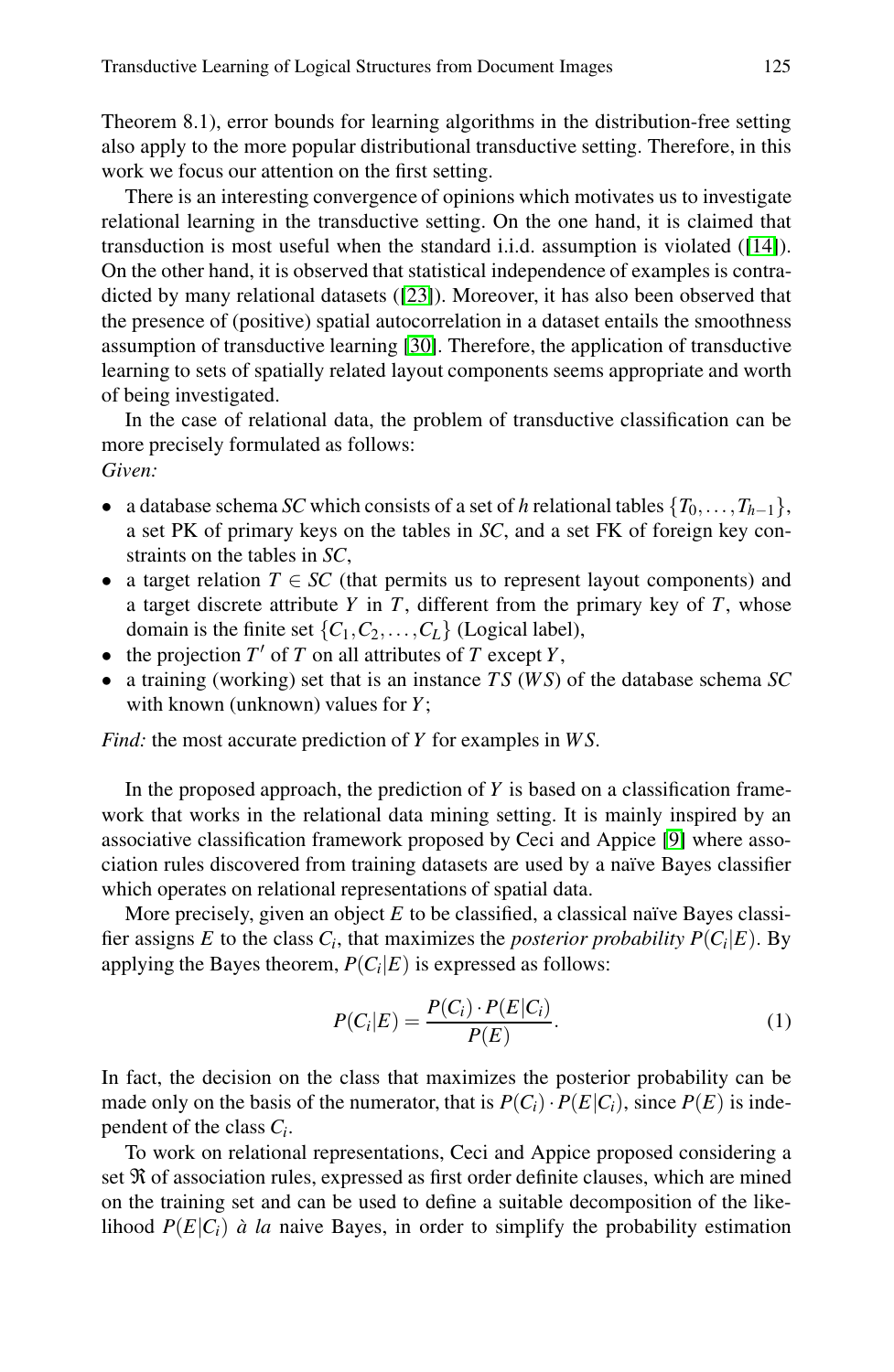problem. In particular, if  $\Re(E) \subset \Re$  is the set of first order definite clauses, whose antecedent covers  $E$ , the probability  $P(E|C_i)$  is defined as follows:

$$
P(E|C_i) = P(\bigwedge_{R_j \in \mathfrak{R}(E)} antecedent(R_j)|C_i).
$$
 (2)

The strai[ghtf](#page-20-5)orward application of the naïve Bayes independence assumption to all literals in  $\bigwedge_{R_j \in \Re(E)}$  *antecedent*( $R_j$ ) is not correct, since it may lead to underestimating  $P(E|C_i)$  when several similar clauses in  $\Re(E)$  are considered for the class *Ci*. To prevent this problem the authors resort to the logical notion of factorization [39]. Details are reported in [9].

<span id="page-5-0"></span>This associative classification fr[ame](#page-19-2)work for relational classification has been subsequently extended in order to use Emerging Patterns (EPs) instead of association rules. EPs are introduced in [17] as a particular kind of pattern (or multi-variate features), whose support significantly changes from one data class to another: the larger the difference of pattern support, the more interesting the pattern. Change in pattern support is estimated in terms of support ratio (or *growth rate*). EPs with sharp change in support (high growth rate) are useful to discriminate a class from the other classes. This observation motivated Ceci et al. [10] to investigate both the discovery of relational EPs and their usage in the associative classification framework. Experimental results proved t[he](#page-19-3) effectiveness of this extension. Therefore, in this work, we consider emerging-pattern based associative classifiers to define a new transductive learning algorithm for document image understanding.

# **3 Related Work**

In the literature there are already several works on automatic recognition of semantically relevant layout components. Akindele and Belaïd [2] proposed applying the [R](#page-21-5)-XY-Cuts method on training data, in order to extract the layout structures and to match them against an initial model defined by an expert. The aim of the matching is to discard training documents whose layout structure is very different from the expected one. Then, a generic model of the logical structure is built by means of a tree-grammar inference method applied to validated layout structures with associated labels. Therefore, this approach is based on demanding human intervention, which is not only limited to layout labeling but also involves the specification of an initial model.

Walischewski [45] proposes representing each document layout by a complete attributed directed graph, with one vertex for each layout object. The vertex attributes are pairs (*l*, *c*), where *l* denotes the type of layout component (page, block, line, word, char), while  $c$  denotes the logic label of the layout object (e.g. title, author). Edges have thirteen attributes corresponding to Allen's qualitative relations on intervals [3]. An attribute of the edge  $(v_i, v_j)$  is a pair  $(h, v)$  describing qualitatively the relative horizontal/vertical location between the two vertices  $v_i$  and  $v_j$ . The learning algorithm returns triples  $[(c_i, c_j), (h, v), (w_h, w_v)]$  stating that Allen's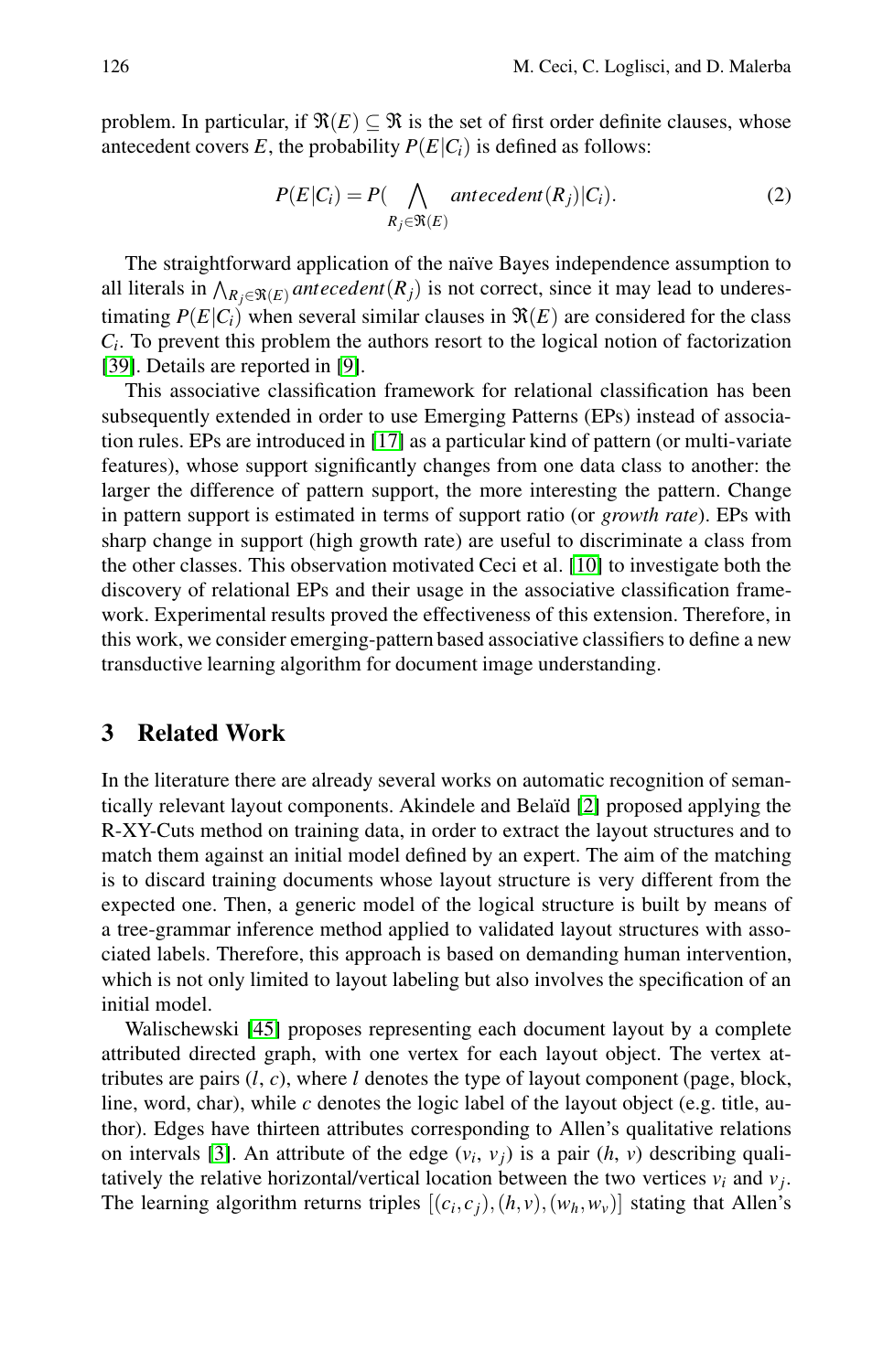relation  $h(v)$  holds between  $c_i$  and  $c_j$  along the horizontal (vertical) axis with strength  $w_h$  ( $w_v$ ). Altogether, the triples define an attributed directed graph representing the model. Recognition is based on an error tolerant subgraph isomorphism between the graphs representing the document and the model. This approach, although relational, only handles qualitative information and has been tested on simple layout structures extracted from envelopes.

In t[he](#page-19-4) work by Palmero et al. [35] a document can be considered as a sequence of objects, where the object labels depend both on the geometrical properties of the block (size, position, etc.) and on the decisions made for previous sequence items. As in the work by Walischewski, t[here](#page-21-7) is an implicit recognition of the importance of considering autocorrelation on logical labels, although, in this case, the original bidimensional spatial autocorrelation boils down to one-dimensional temporal autocorrelation, which is handled by a recursive neuro-fuzzy [lea](#page-21-8)rning algorithm. The effect of sequence ordering on blocks is not examined.

Probabilistic relaxation [6] is a general approach to deal with autocorrelation on logical labels. Indeed, objects are initially classified on the basis of their properties and then their classification is iteratively adjusted by using compatibilities with other objects found in the neighborhood. Le Bourgeois et al. [41] tested this approach on blocks delimiting words and compared it to a naïve Bayesian classification, by taking into account both word features and features of neighboring (left/right) words.

Aiello et al. [1] applied the well-known decision tree learning system C4.5 [38] to learn classification rules for textual logical components (body, caption, title, page [n](#page-20-6)umber). Only seven attributes are considered: two for the geometrical properties of the block (aspect ratio, area ratio), four for the textual content (font size ratio, font style, number of characters, number of lines) and one for spatial closeness to a figure. Experimental results show that these seven features are sufficient to learn a decision tree with a very high (*>* 90%) recognition rate for body, title and page number. However, the experimentation is mostly based on ground truth data for layout structures and tex[tu](#page-19-5)a[l co](#page-20-2)n[tent](#page-20-7), [whi](#page-20-8)ch is an ideal situation.

Interestingly, alt[hou](#page-20-9)gh there have been attempts to deal with a relational representation of data [12], studies reported in the literature for document image understanding, do not consider the transductive learning setting. Therefore, we intend this con[tribu](#page-20-10)tion to be a further step towards the investigation of methods which originate from the intersection of these three promising research areas: namely, transduction, relational data mining and document image understanding.

For transductive learning, several methods have been proposed in the literature. They are based on support vector machines ([8] [21] [24] [15]), on k-NN classifiers ([25]) and even on general classifiers ([27]). However, they do not work with relational data. For relational classification in the transductive setting, three methods have been reported in the literature.

Krogel and Scheffer ([26]) investigate a transformation (known as *propositionalization*) of a relational description of gene interaction data into a classical doubleentry table and then study transduction with the well-known transductive support vector machines. Therefore, transduction is not explicitly investigated on relational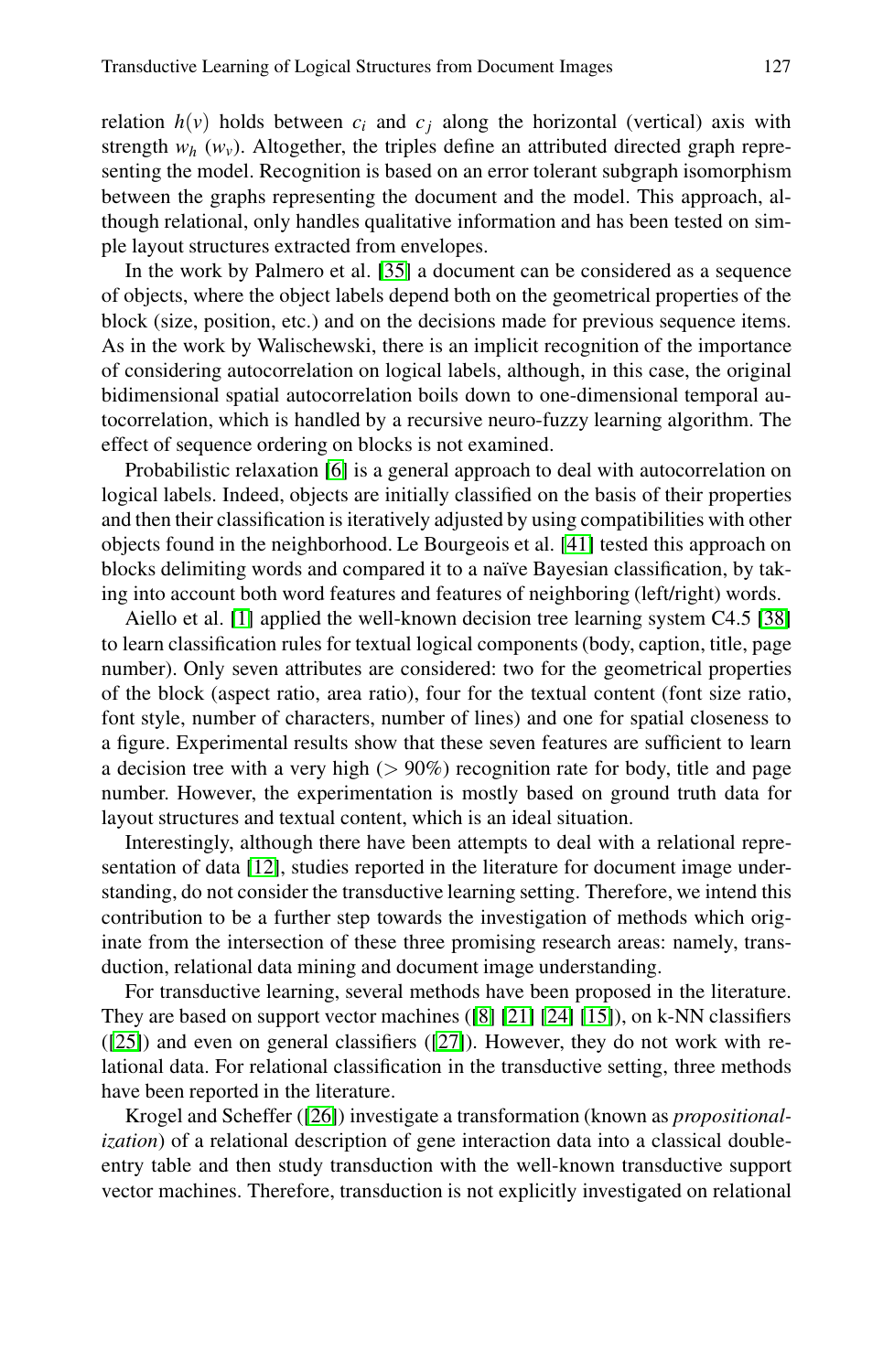representations and it is based on propositionalization, which is fraught with many difficulties in practice ([16, 22]).

Taskar et al. ([42]) build, on the framework of Probabilistic Relational Models, a *generative* probabilistic model which captures interactions between examples, either labeled or unlabeled. However, given sufficient data, a *discriminative* model generally provides significant imp[rove](#page-20-11)ments in classification accuracy over generative mod[els \(](#page-21-9)[43]). This motivates our interest in designing classifiers based on discriminative models.

Ceci et al. [11] propose a different probabilistic method that is based on an iterative approach that bootstraps classification labels on unlabeled examples. However, this approach does not permit us to exploit a preliminary descriptive phase (e.g. association rule discovery or emerging pattern discovery) that helps to obtain a twofold advantage. First, the user can decide to mine both a descriptive and a classification model in the same [da](#page-20-5)ta mining process [29]. Second, we can solve the *understandability* problem [36] that may occur with some classification methods. Indeed, many rules produced by standard classification systems are difficult to understand because these systems often use only domain [ind](#page-21-10)ependent biases and heuristics, which may not fulfill users' expectations. With the descriptive classification approach, the problem of finding understandable rules is reduced to a postprocessing task [29].

<span id="page-7-0"></span>Data mining research has provided sever[al](#page-20-12) [so](#page-20-12)lutions for the task of emerging pattern discovery. In the seminal work by Dong and Li [17], a border-based approach is adopted to discover the EPs discriminating between separate classes. Borders are used to represent both candidates and subsets of Emerging Patterns (EPs); the border differential operation is then used to discover the EPs. Zhang et al. [46] have described an efficient method, called ConsEPMiner, which adopts a level-wise generate-and-test approach to discover EPs which satisfies several constraints (e.g., growth-rate improvement). Recently, Fan and Ramamohanarao [20] have proposed a method which improves the efficiency of EPs discovery by adopting a CP-tree data structure to register the counts of both the positive and negative classes. All these methods assume that data to be mined are store[d in](#page-20-13) a single data table. An attempt to upgrade the emerging pattern discovery to deal with relational data has been reported in [5], where the authors propose adapting the *levelwise* method described in [32] to the case of relational emerging patterns.

### **4 Extracting Emerging Patterns with SPADA**

In this work, we propose a modified version of the system SPADA [28], originally designed for *relational* frequent pattern discovery, that permits us to extract emerging patterns. SPADA represents relational data  $\dot{a}$  *la* Datalog, a logic programming language with no function symbols specifically designed to implement deductive databases. Moreover, it takes into account a background knowledge (*BK*) expressed in Prolog and is able to mine relational patterns at multiple levels of granularity, in order to properly deal with hierarchies of objects. When these are available, it is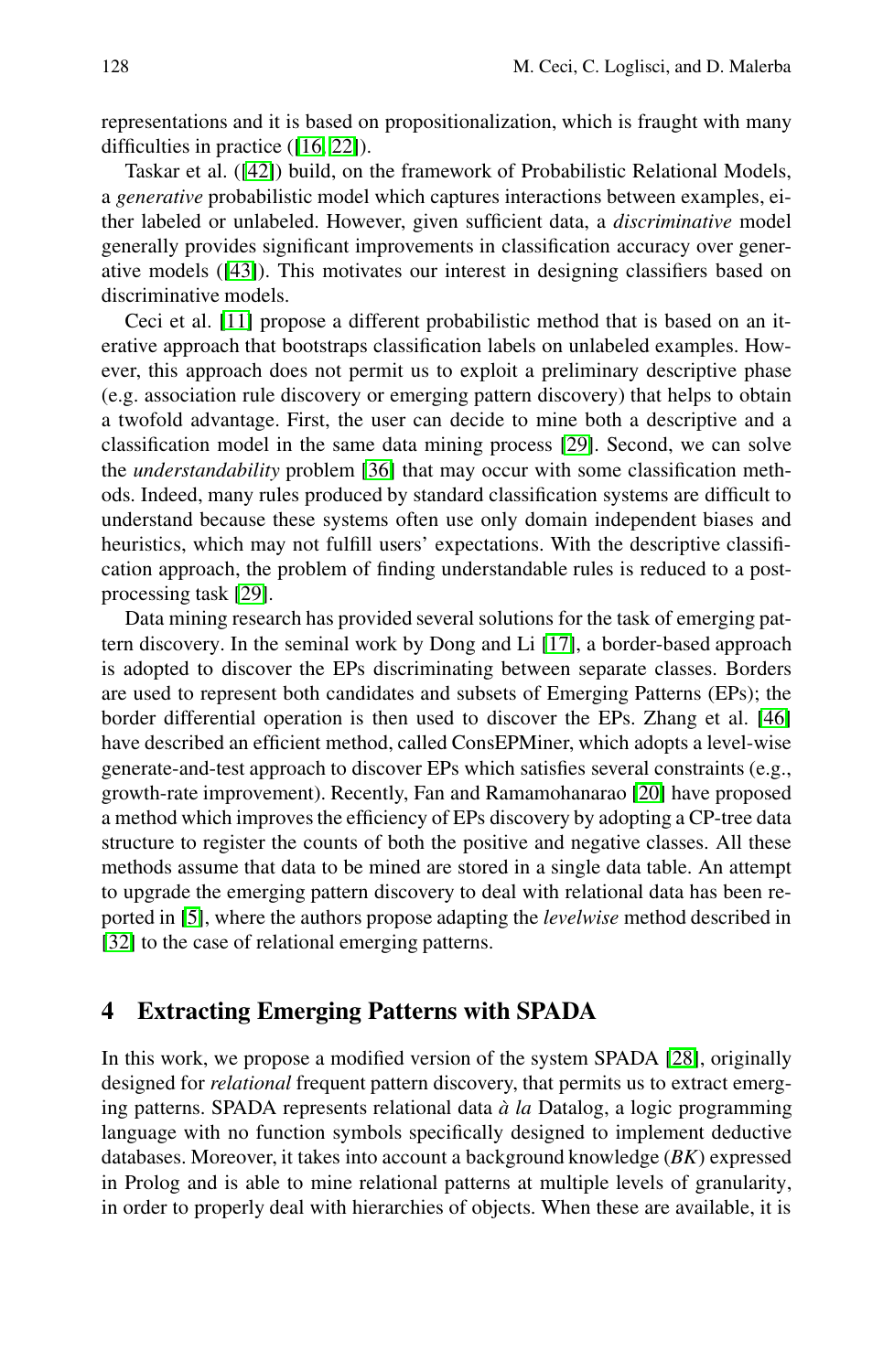important to take them into account, since patterns involving more abstract objects are better supported (although less precise), while patterns involving more specific objects have higher confidence values (although lower support values). Hence by efficiently exploring the pattern space at different levels of abstraction (or granularity) it is possible to find the right trade-off between these two conflicting criteria.

SPADA distinguishes between the set *S* of *reference* (or target) *objects*, which are the main subject of analysis, and the sets  $R_k$ ,  $1 \leq k \leq m$ , of *task-relevant* (or non-target) objects, which are related to the former and can contribute to account for the variation. Each unit of analysis includes a distinct reference object and many related task-relevant objects. Therefore, the description of a unit of analysis consists of both the properties of included reference and task-relevant objects as well as their relationships. From a database viewpoint, *S* corresponds to the target table  $T \in \mathcal{SC}$ and each  $R_k$  corresponds to a different relational table  $T_i \in SC$ . A unit of analysis corresponds to a tuple in  $t \in T$  and to all the tuples in the databases related to *t* according to foreign key constraints.

In the following sub-sections, the document description problem is presented and the learning strategy is described, as it has been modified in order to mine emerging patterns.

### *4.1 Document Description*

In the logic framework adopted by SPADA, a relational database is boiled down into a deductive database. Properties of both reference and task-relevant objects are represented in the extensional part  $D_E$ , while the domain knowledge is expressed as a normal logic program which defines the intensional part *DI*. For example, we report a fragment of the extensional part of a deductive database *D* which describes spatial and textual information extracted from the document image reported in Figure 1:

*block(b1). block(b2). ... height(b2,[11..54]). width(b1,[7..82]). ... on top(b2,b1). ... on top(b2,b3). ... part of(b1,p1). part of(b2,p1). page first(p1). ... abstract(b1). title(b2). ... text in abstract(b1,'base'). text in title(b2,'model')....*

In this example, *b*1 and *b*2 are two constants which denote as many distinct layout components (reference objects) , while *p*1 denotes a document page (task-relevant object). Predicate *block* defines a layout component, *part o f* associates a block to a document page, *height* and *width* describe geometrical properties of layout components, *on top* expresses a topological relationship between layout components, *page\_first* $(p1)$  refers to the position of the page in the document, *abstract* and *title* associate *b*1 and *b*2 with a logical label, *text in abstract* and *text in title* permit us to describe the textual content of the logical components.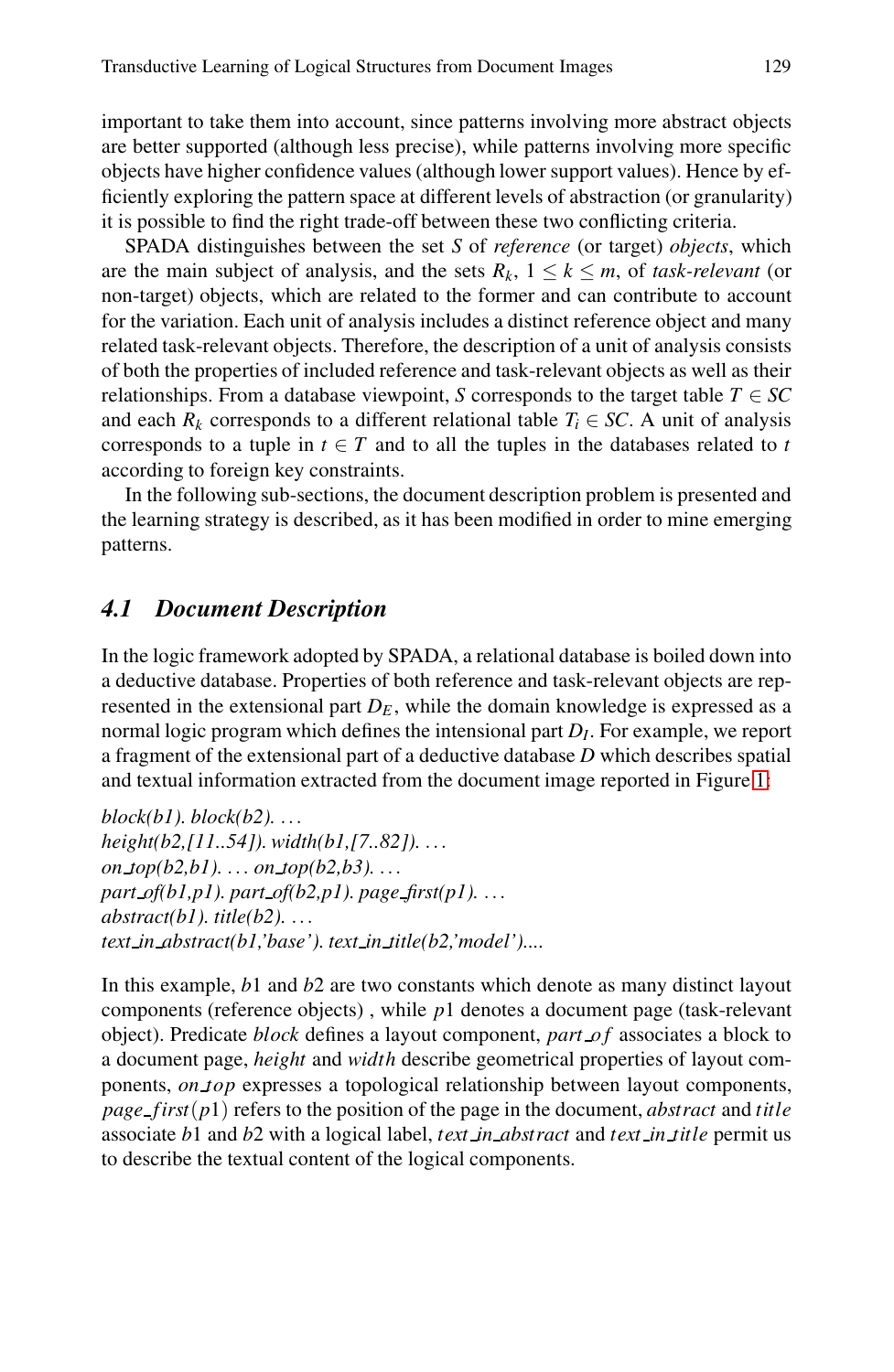

**Fig. 1** Document Layout: logical components

The complete list of predicates is reported in Table 1. The aspatial feature *type o f* specifies the content type of a layout component (e.g. image, text, horizontal line). Logical features are used to associate a logical label to a layout object and depend on the specific domain. In the case of scientific papers (considered in this work), possible logical labels are: *affiliation*, *page number*, *figure*, *caption*, *index term*, *running head*, *author*, *title*, *abstract*, *formulae*, *subsection title*, *section title*, *biography*, *references*, *paragraph*, *table*.

Textual content is represented by means of another class of predicates, which are true when the term reported as the second argument occurs in the layout component denoted by the first argument. Terms are automatically extracted by means of a textprocessing module. All terms in the textual components are tokenized and the set of obtained tokens is filtered out in order to remove punctuation marks, numbers and tokens of less than three characters. Standard text preprocessing methods are used to: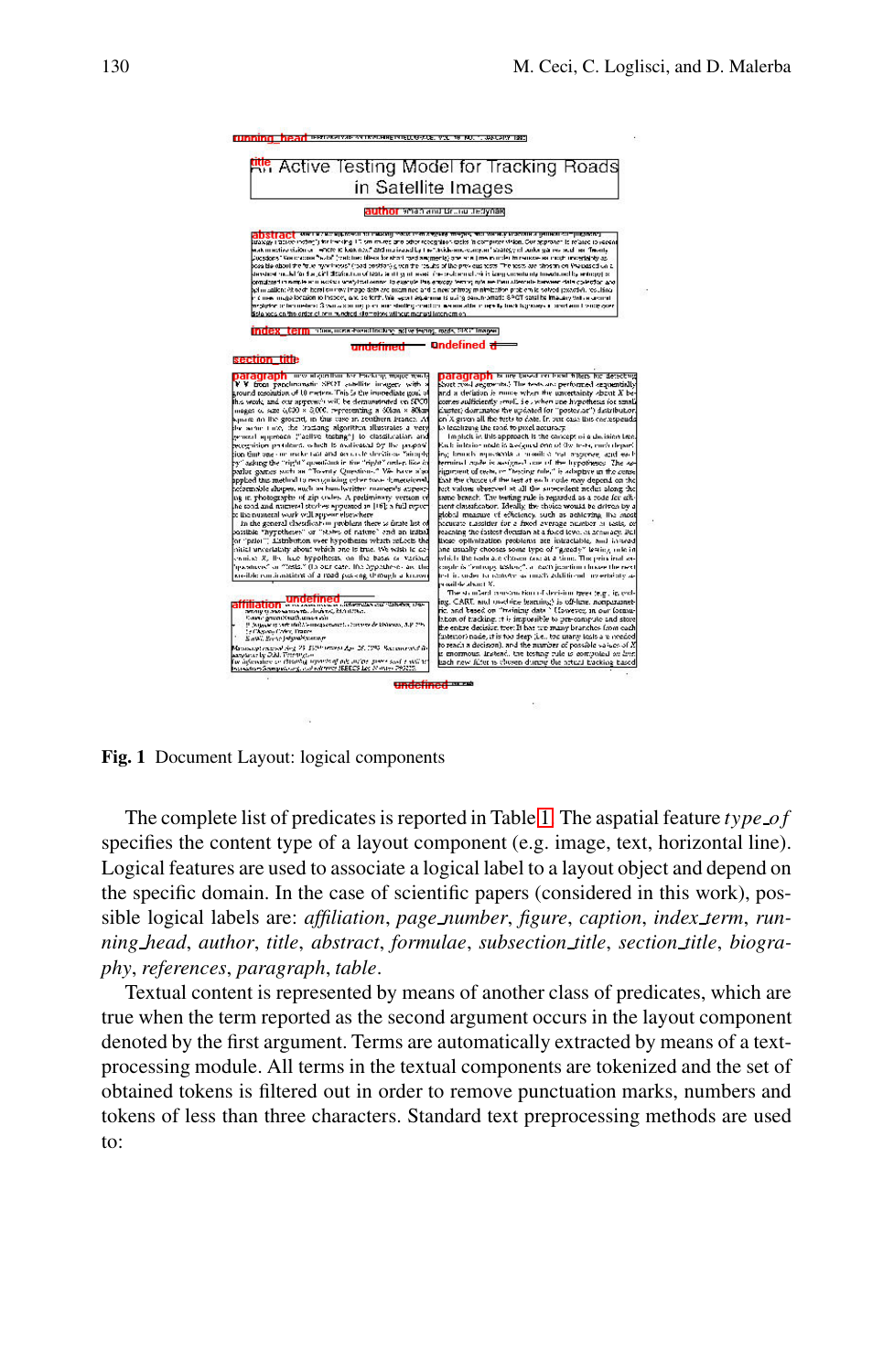|                    | Locational                    | $x$ -pos-center/2                                |
|--------------------|-------------------------------|--------------------------------------------------|
|                    | features                      | $y_{DOS}$ center/2                               |
| Layout             | Geometrical                   | height $/2$                                      |
| structure features |                               | width/2                                          |
|                    | Topological                   | on $top/2$                                       |
|                    | features                      | $to$ -right $/2$                                 |
|                    | Aspatial feature type of $/2$ |                                                  |
| Logical            | Logical                       | fea- application dependent (e.g., ab-            |
| structure tures    |                               | $\frac{stract}{I}$                               |
| Text               |                               | Textual features application dependent<br>(e.g., |
|                    |                               | $text_in\_abstract/2)$                           |

**Table 1** Used predicates

- 1. remove stopwords, such as articles, adverbs, prepositions and other frequent words;
- 2. determine equivalent stems (stemming), such as "topolog" in the words "topology" and "topological", by means of Porter's algorithm for English texts [37].

Only relevant tokens are used in textual predicates. They are selected by maximizing the product  $maxTF \times DF^2 \times ICF$  [13] that scores high terms appearing (possibly frequently) in a single logical component *c* and penalizes terms common to other logical components. More formally, let *c* be a logical label associated to a textual component. Let *d* be the bag of tokens in a component labeled with *c* (after the tokenizing, filtering and stemming steps),  $w$  a term in  $d$  and  $TF_d(w)$  the relative frequency of *w* in *d*. Then, the following statistics can be computed:

- 1. the maximum value  $TF_c(w)$  of  $TF_d(w)$  on all logical components *d* labeled with *c*;
- 2. the document frequency  $DF_c^2(w)$ , i.e., the percentage of logical components labeled with *c* in which the term *w* occurs;
- 3. the category frequency  $CF_c(w)$ , i.e., the number of labels  $c' \neq c$ , such that *w* occurs in logical components labeled with *c* .

Then, the score  $v_i$  associated to the term  $w_i$  belonging to at least one of the logical components labeled with *c* is:

$$
v_i = T F_c(w_i) \times DF_c^2(w_i) \times 1 / CF_c(w_i)
$$
\n(3)

According to this function, it is possible to identify a ranked list of "discriminative" terms for each of the possible labels. From this list, we select the best  $n_{dict}$ terms in  $Dict_c$ , where  $n_{dict}$  is a user-defined parameter. The textual dimension of each logical component *d* labeled as *c* is represented in the document description as a set of ground facts that express the presence of a term  $w \in Dict_c$  in the specified logical component.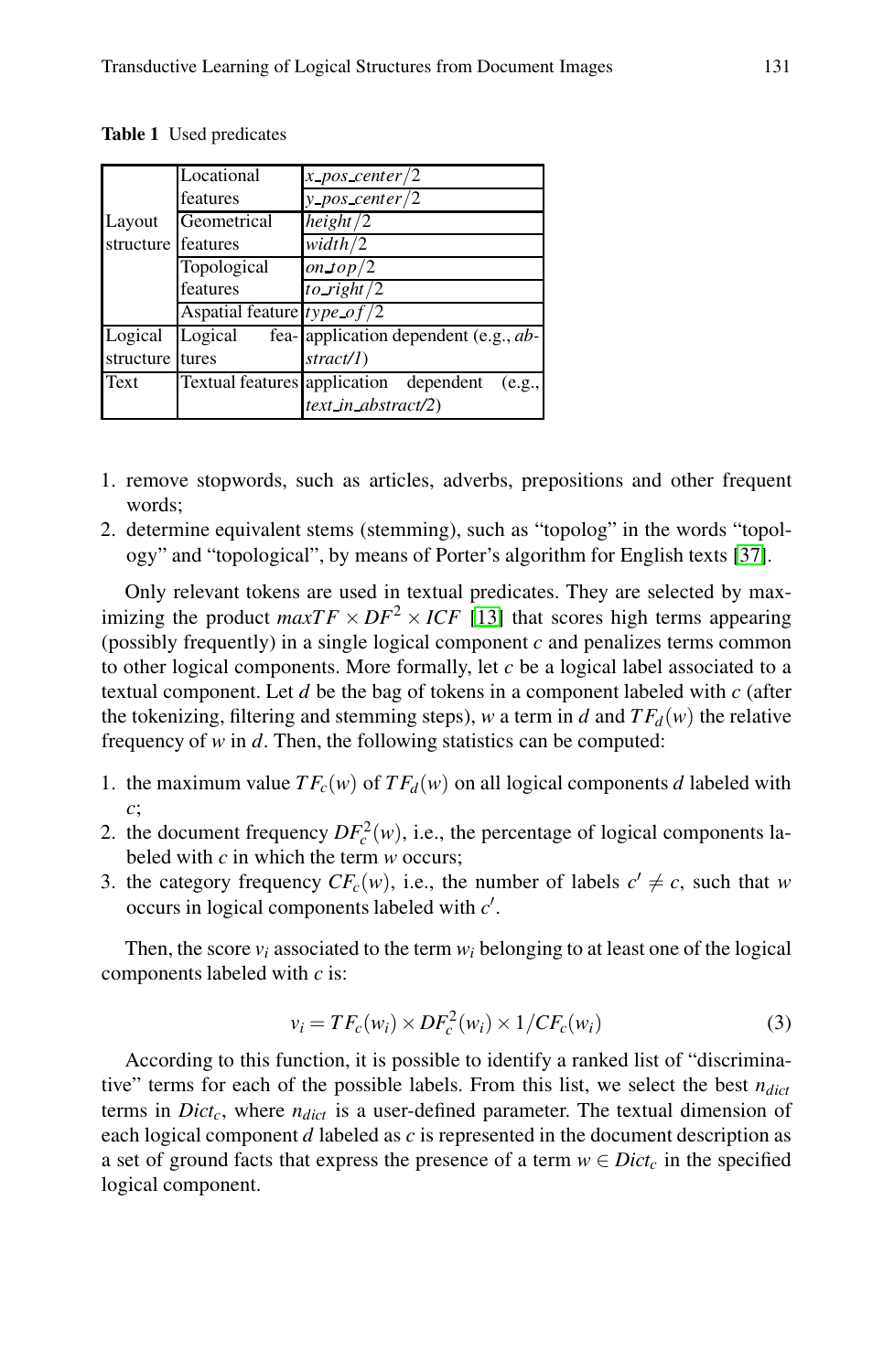# *4.2 The Mining Step*

In the original version of SPADA, the problem of mining frequent patterns can be formalized as follows:

*Given*

- a set *S* of *reference objects*,
- some sets  $R_k$ ,  $1 \leq k \leq m$ , of *task-relevant objects*,
- a background knowledge *BK* including some hierarchies  $H_k$  on objects in  $R_k$ ,
- *M* granularity levels in the descriptions (1 is the highest while *M* is the lowest),
- a set of granularity assignments  $\Psi_k$  which associate each object in  $H_k$  with a granularity level
- a set of thresholds *minsup*[*l*] for each granularity level
- a language bias *LB* that constrains the search space;

*Find* frequent multi-level patterns, i.e., frequent patterns involving objects at different granularity levels.

Hierarchies  $H_k$  define *is-a* (i.e., taxonomical) relations on task-relevant objects. The frequency depends on the granularity level *l* at which patterns describe data. Therefore, a pattern *P* with support *s* at level *l* is *frequent* if  $s \geq minsup[l]$  and all ancestors of  $P$  with respect to  $H_k$  are frequent at their corresponding levels.

SPADA operates in two steps for each granularity level: i) pattern generation; *ii)* pattern evaluation. It exploits statistics computed at granularity level *l* when computing the supports of patterns at granularity level  $l + 1$ . The expressive power of first-order logic is utilized to specify both the background knowledge *BK*, such as hierarchies and domain specific knowledge, and the language bias *LB*. The *LB* is relevant to allow the user to specify his/her bias for interesting solutions, and then to exploit this bias to improve both the efficiency of the mining process and the quality of the discovered rules.

In our case, we modified SPADA in order to discover emerging patterns instead of frequent patterns. Accordingly, the mining problem is modified as follows:

*Given*

- a set *S* of *reference objects*,
- a label value  $y \in Y = \{C_1, C_2, \ldots, C_L\}$  associated to each reference object,
- some sets  $R_k$ ,  $1 \leq k \leq m$ , of *task-relevant objects*,
- a background knowledge *BK* including some hierarchies  $H_k$  on objects in  $R_k$ ,
- *M* granularity levels in the descriptions,
- a set of granularity assignments  $\Psi_k$  which associate each object in  $H_k$  with a granularity level
- a couple of sets of thresholds *minsup*[*l*] and *minGR*[*l*] for each granularity level
- a language bias *LB* that constrains the search space;

*Find* A set of multilevel emerging patterns  $\{F|supp_{C_i}(F) \geq minsup[l], GR_{C_i}(F) \geq$  $minGR[l]$ }

In this formulation,  $supp_{C_i}(F)$  represents the support of pattern  $F$  in the subset of reference objects labeled with  $C_i$ , while the growth rate  $GR_{C_i}(F)$  is defined as: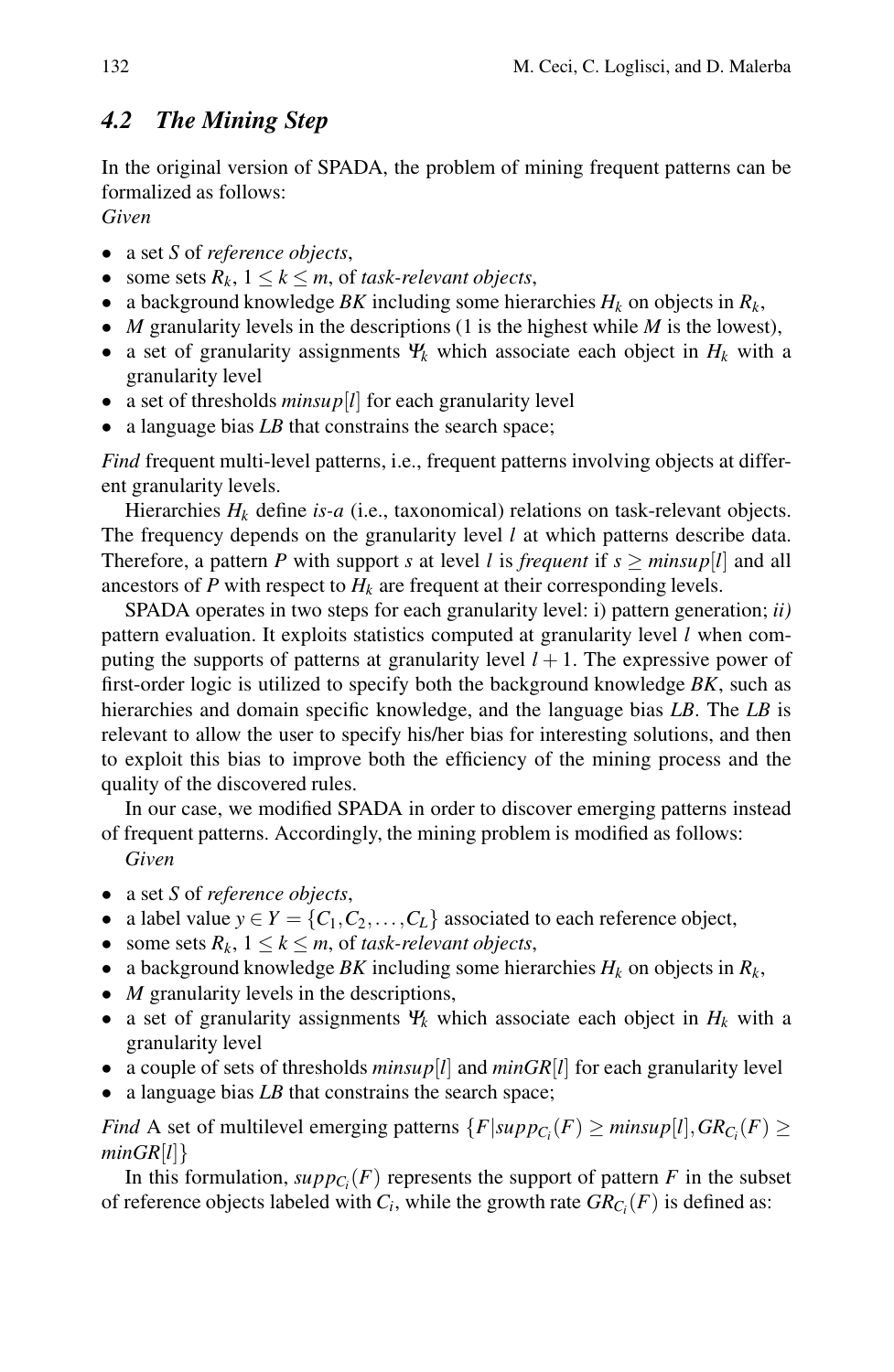$$
GR_{C_i}(F) = \frac{supp_{C_i}(F)}{supp_{\neg C_i}(F)}
$$

where  $supp_{\neg C_i}(F)$  is the support of pattern *F* in the subset of reference objects labeled with *c* ∈ { $C_1$ , ...,  $C_{i-1}$ ,  $C_{i+1}$ , ...  $C_L$ }.

To efficiently mine frequent patterns, SPADA prunes the search space by exploiting the [mo](#page-21-10)notonicity of support. Let  $F'$  be a refinement of a pattern  $F$  (i.e.  $F'$  is more specific than *F*). If *F* is an infrequent pattern for the class  $C_i$  (i.e.  $supp_{C_i}(F)$   $\lt$  *minsup*), then also  $supp_{C_i}(F')$   $\lt$  *minsup*. This means that  $F'$  cannot be an emerging pattern that permits us to distinguish  $C_i$  from  $\neg C_i$ . Hence, SPADA does not refine patterns which are infrequent on *Ci*.

Unfortunately, the monotonicity property does not hold for the growth rate: a refinement of an emerging pattern whose growth rate is lower than the threshold *minGR* may or may not be an EP. However, also in this case it is possible to prune the search space. According to [46], we modified the mining algorithm originally developed in SPADA in order to avoid generating the refinements of a pattern *F* in the case that  $GR_{C_i}(F) = \infty$  (i.e.,  $supp_{C_i}(F) > 0$  and  $supp_{-C_i}(F) = 0$ ). Indeed, due to the monotonicity of support, for each pattern  $F'$  obtained as a refinement of  $F$ :  $supp_{C_i}(F) \geq supp_{C_i}(F')$ , then  $supp_{C_i}(F') = 0$  $supp_{C_i}(F') = 0$  $supp_{C_i}(F') = 0$ . Hence,  $GR_{C_i}(F') = 0$  in the case that  $supp_{C_i}(F') = 0$ , while  $GR_{C_i}(F') = \infty$  in the case that  $supp_{C_i}(F') > 0$ . In the former case,  $F'$  is not worth considering. In the latter case, we prefer  $F$  to  $F'$ , based on the Occam's razor principle, according to which all things being equal, the simplest solution tends to be the best one ( $F$  has the same discriminating ability as  $F'$ ).

In our application domain, reference objects are all the logical components for which a logical label is specified. Task relevant objects are all the logical components (including undefined components), as well as pages and documents. The *BK* is used to specify the hierarchy of logical components (Figure 2). The *BK* also permits us to automatically associate information on page order to layout components, since the presence of some logical components may depend on the page order (e.g. the author is on the first page). This concept is expressed by means of the following Datalog rules stored in the intensional part *DI* of the deductive database *D*:

 $at\_{page\}first(X)$  :- *part*  $of(Y,X)$ , *page*  $first(Y)$ .  $at$ -page\_intermediate( $X$ ) :- part\_of( $Y$ <sup>*,X*</sup>), page\_intermediate( $Y$ ).  $at$  *page last but*  $one(X)$  :- *part*  $of(Y, X)$ *, page last but*  $one(Y)$ *.*  $at$  *page*  $last(X)$  :- *part*  $of(Y, X)$ , *page*  $last(Y)$ .

Moreover, in the *BK* we can also define the predicate *text in component*:

 $text{Text in component}(X, Y) := \text{text in index } \text{term}(X, Y)$ .  $text{ }$  *in*  $\mathcal{L}$ *component* $(X, Y)$  :-  $text{ }$  *in*  $\mathcal{L}$ *re f erences* $(X, Y)$ . *text in component*( $X, Y$ ) :- *text in abstract*( $X, Y$ ).  $text{if } x \neq j$  *in*  $\text{f} \text{ component}(X, Y) := \text{f} \text{ ext}_j \text{ in } \text{if } \text{if } \text{f} \text{ be } (X, Y).$  $text{if } (X,Y) := \text{if } x \in \text{if } Y \neq Y$ .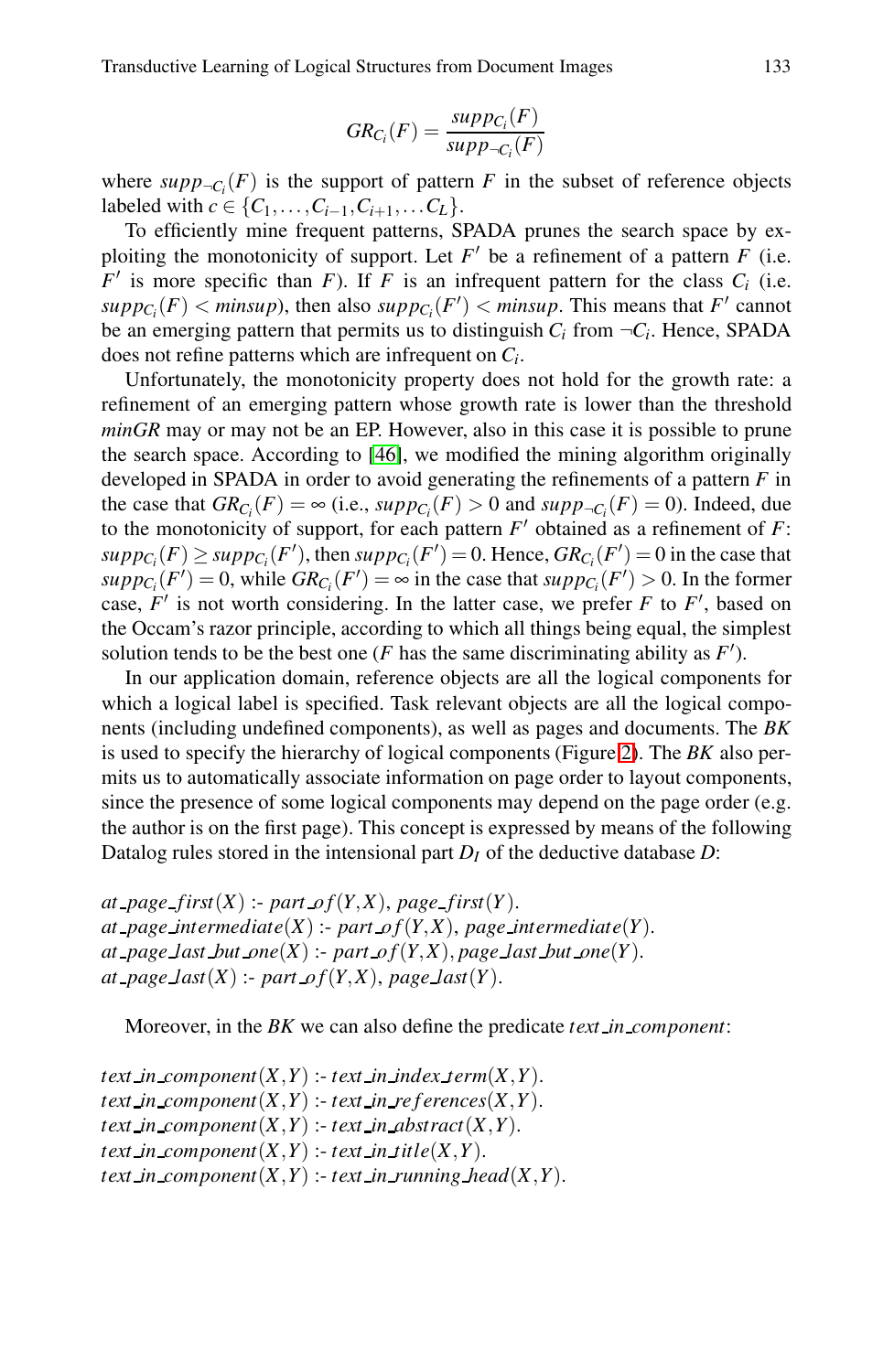article

| $+ - -$ heading                                                                  |  |
|----------------------------------------------------------------------------------|--|
| $\vert + - -$ identification                                                     |  |
| $\vert \vert$ + -- (title, author, affiliation)                                  |  |
| $+--$ synopsis                                                                   |  |
| $\vert$ + - (abstract, index term)                                               |  |
| $+ - -$ content                                                                  |  |
| $+ -$ final components                                                           |  |
| $\vert \vert \vert \vert$ + - (biography, references)                            |  |
| $+--$ body                                                                       |  |
| + -- (section title, subsect title, paragraph, caption, figure, formulae, table) |  |
| $+ - -$ page component                                                           |  |
| $+ - -$ running head                                                             |  |
| $+ -$ page number                                                                |  |
| $+ - -$ undefined                                                                |  |
|                                                                                  |  |

<span id="page-13-0"></span>**Fig. 2** Hierarchy of logical components

It is noteworthy that hierarchies are defined on task relevant objects. This means that, in theory, it is not possible to consider the same reference object at different levels of granularity. To overcome this limitation, we introduced in the *BK* the fact  $specialize(X, X)$ , which allows SPADA to consider a reference object as a taskrelevant object, and we forced SPADA (by means of *LB* constraints) to include the predicate *specialize/*2 in the emerging patterns.

We also extended the language bias of SPADA in order to deal properly with predicates representing textual features. Indeed, the SPADA language bias requires the user to specify predicates that can be involved in a pattern. For instance, if we are interested in patterns that contain the predicate *text in abstract*(*A, paper*), where *A* is a variable representing a task-relevant object (*tro*) already introduced in the pattern and *paper* is a constant value representing the presence of the term "paper" in *A*, we have to specify the following bias rule:

#### *lb atom*(*text in component*(*old tro, paper*))

This means that it is necessary to specify a rule for each constant value that could be involved in the predicate. However, there are hundreds of constants representing selected terms (the number depends on the  $n_{dict}$  constant and on the number of user-selected logical labels for which the textual dimension is considered). To avoid the manual or semiautomatic specification of different *lb atom*'s, we extended the SPADA syntax for *LB* in order to support anonymous variables:

#### *lb atom*(*text in component*(*old tro,* ))

This means that we intend to consider in the search phase those patterns involving the predicate *text in component/*2, whose second argument is an arbitrary term.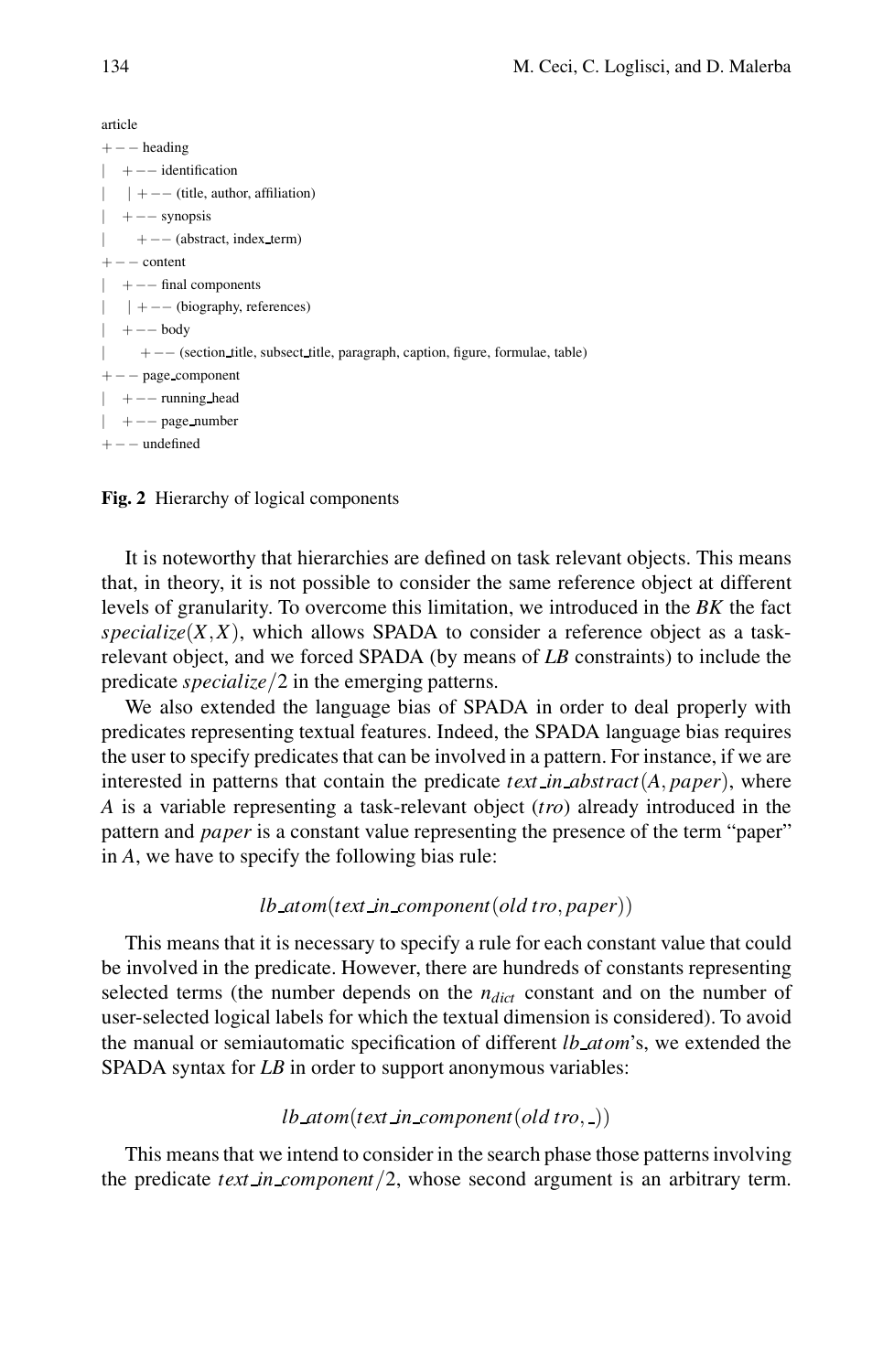The SPADA search strategy has been consequently modified in order to support this additional feature.

An additional aspect worth to be considered in this work is related to the possibility of dealing with numerical data. Indeed, although the application requires the manipulation of such data in order to consider geometrical features of a layout component, SPADA, in its original version, is not able to automatically deal with them. To avoid this problem, a simple equal-frequency discretization algorithm has been integrated. This allows the mining algorithm implemented in SPADA to process discrete intervals instead of numerical data.

# **5 Transductive Classification**

The transductive classification implemented in our proposal upgrades the EP-based classifier CAEP [18] to the relational setting. It computes a membership score of an object to each class. The score is computed by means of a growth rate based function of the relational EPs covered by the object to be classified. The largest score determines the object's class.

The score is computed on the basis of the subset of relational emerging patterns that cover the object to be classified. Formally, let  $o$  be the description of the object to be classified (an object is represented by a tuple in the target table and all the tuples related to it, according to foreign key constraints),  $\Re(\rho) = \{F \in \Re | \exists \theta \ F\theta \subseteq \theta\}$ *o*} is the set o[f re](#page-20-14)lational emerging patterns that cover the object *o*.

The score of  $o$  on the class  $C_i$  is computed as follows:

$$
score(o, C_i) = \sum_{F \in \mathfrak{R}(o)} \frac{GR_{C_i}(F)}{GR_{C_i}(F) + 1} sup_{C_i}(F)
$$
\n(4)

This measure may result in an inaccurate classifier in the case of unbalanced datasets, i.e. when training objects are not uniformly distributed over the classes. In order to mitigate this problem, in [18] the authors proposed normalizing this score on the basis of the median of the scores obtained from training examples belonging to *Ci*. This results in the following classification function:

$$
class(o) = argmax_{C_i} \frac{score(o, C_i)}{median_{ro\in TS}(score(ro, C_i))}
$$
\n
$$
(5)
$$

where *TS* represents the training set.

Although this normalization solves problems due to unbalanced class distribution, in our case the main problem arises from the different number of emerging patterns that are extracted from different classes. This means that, in our case, a different normalization that weights the number of emerging patterns is necessary:

$$
score(o, C_i) = \frac{1}{|\Re(o)|} \sum_{F \in \Re(o)} \frac{GR_{C_i}(F)}{GR_{C_i}(F) + 1} \, \text{supc}_i(F) \tag{6}
$$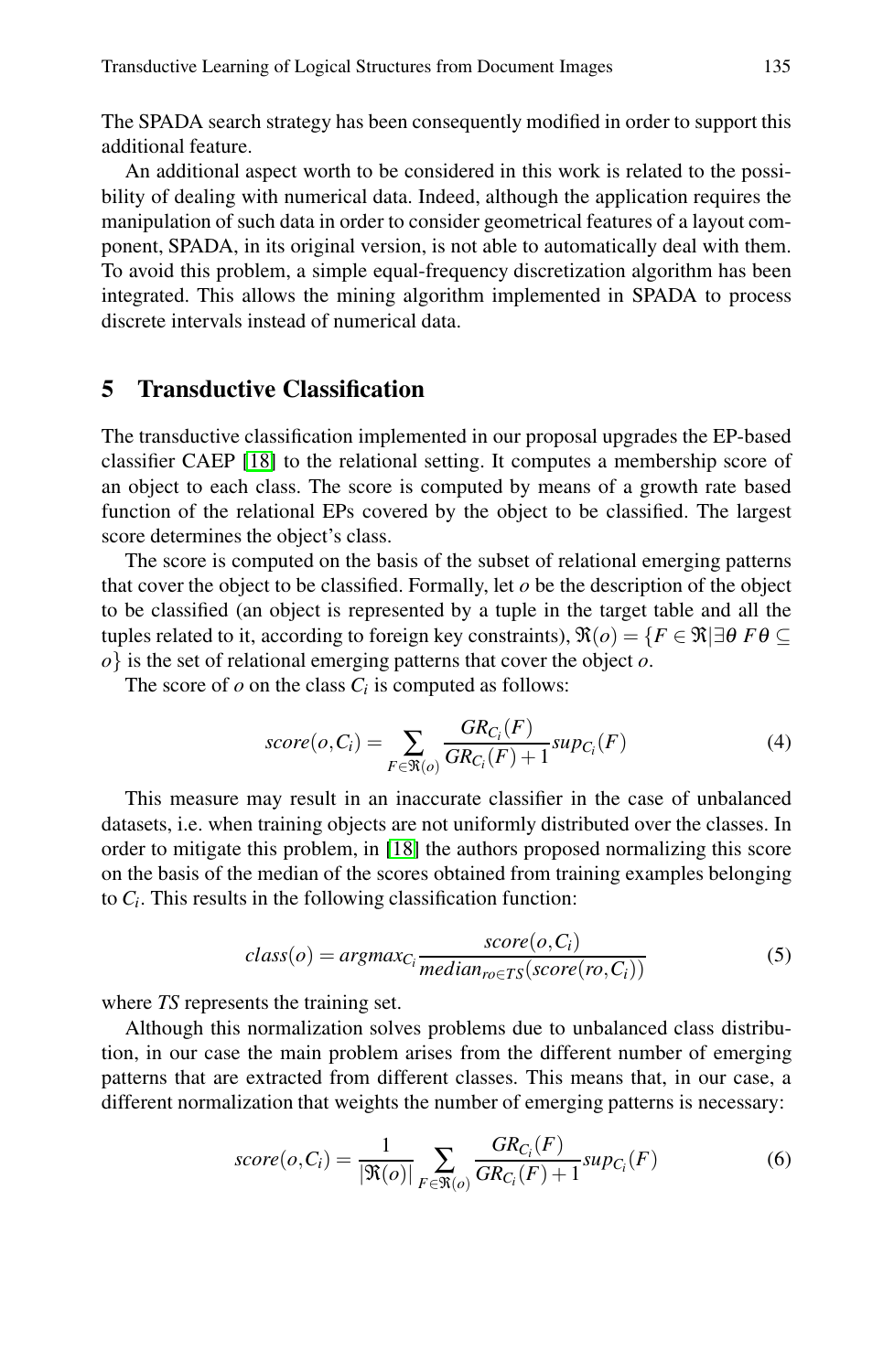Since  $sup_{C_i}(F)$  represents the probability that a reference object belonging to class  $C_i$  is covered by  $F$ , Equation (6) can be transformed as follows:

$$
score(o, C_i) = \frac{1}{|\Re(o)|} \sum_{F \in \Re(o)} \frac{GR_{C_i}(F)}{GR_{C_i}(F) + 1} P(F|C_i)
$$
(7)

By applying the Bayes theorem:

$$
score(o, C_i) = \frac{1}{|\Re(o)|} \sum_{F \in \Re(o)} \frac{GR_{C_i}(F)}{GR_{C_i}(F) + 1} \frac{P(C_i|F)}{P(C_i)} \times P(F)
$$
(8)

<span id="page-15-0"></span>where  $P(C_i|F)$  can be estimated as the percentage of examples covering *F* in *TS* that belong to  $C_i$ ,  $P(C_i)$  can be estimated as the percentage of examples in *TS* that belong to  $C_i$ , and  $P(F)$  is the percentage of examples covering *F*. According to the transductive learning setting, this factor is estimated by considering the whole set of examples ( $TS \cup WS$ ). This would provide a more reliable estimation of  $P(F)$ (since it is obtained from a larger population of examples potentially coming from the same distribution).

$$
P(F) = \frac{\# \{ ro | ro \in TS \cup WS, \exists \theta \ F \theta \subseteq ro \}}{\# \{ ro | ro \in TS \cup WS \}}
$$
(9)

### **6 Experiments**

To evaluate the viability of the proposed transductive approach, it has been evaluated on a real-world dataset, consisting of multi-page articles published in an international journal. In particular, we considered twenty-four papers, published as either regular or short, in the IEEE Transactions on Pattern Analysis and Machine Intelligence (TPAMI), in the January and February issues of 1996. Each paper is a multi-page document, therefore, we processed 217 document images containing 3611 layout components (examples). Among them, the user manually labeled 2,693 layout components, that is, on average, 112.2 components per document and 12.41 per page. The components that have not been labeled are "irrelevant" for the task in hand or are associated to "noise" blocks: they are automatically considered *undefined*. Overall, there are 918 unlabeled layout components.

The dataset is analyzed by means of a 4-fold cross-validation on documents. Each fold contains 902.75 layout components on average and the algorithm is run in order to collect predictive average accuracy and, for each class, average precision and recall. Unlike the standard cross-validation approach, here one fold at a time is set aside to be used as the *training set* (and not as the *test set*). Small training set sizes allow us to validate the transductive approach, but may result in high error rates as well.

Table 2 reports classes involved in the evaluation (logical labels) and the number of examples belonging to them. As can be seen, classes are highly unbalanced in the number of examples.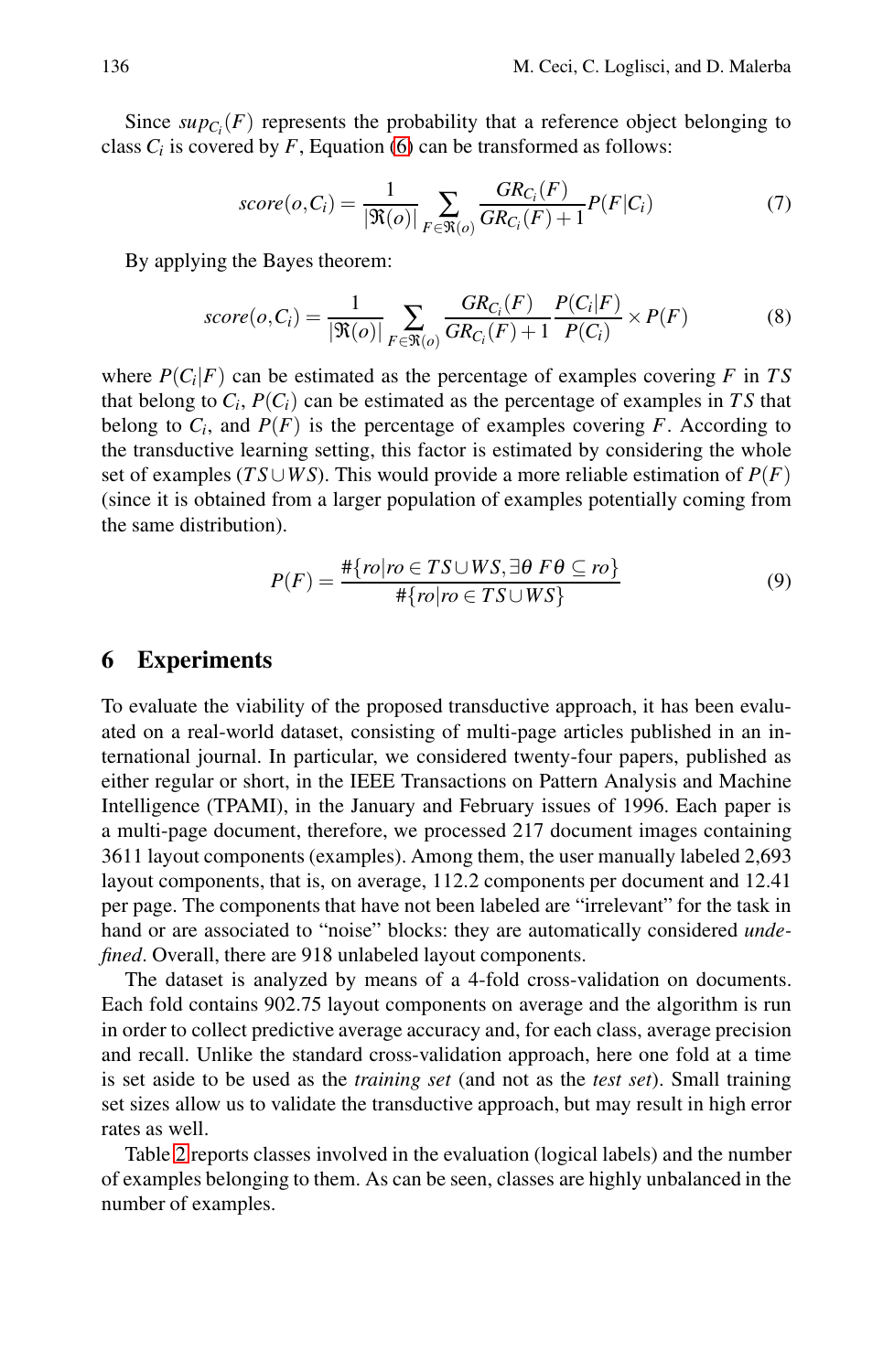| logical label    | No. of examples |
|------------------|-----------------|
| abstract         | 39              |
| affiliation      | 23              |
| author           | 28              |
| biography        | 21              |
| caption          | 202             |
| figure           | 357             |
| formulae         | 333             |
| index_term       | 25              |
| page_number      | 191             |
| paragraph        | 968             |
| references       | 45              |
| running head     | 230             |
| section_title    | 65              |
| subsection_title | 27              |
| table            | 48              |
| title            | 91              |
| undefined        | 918             |
| TOTAL            | 3611            |

**Table 2** Class and example distribution

<span id="page-16-0"></span>In the extraction of emerging patterns, SPADA has been run with different parameters:  $minGR = \{2, 8, 68\}$  and  $minsup = \{10\%, 20\%, 30\% \}$ . In Table 3 the average number of emerging patterns extracted with different parameter values is reported. As expected, by increasing *minsup* and *minGR* values, the number of extracted emerging patterns is drastically reduced.

**Table 3** Average number of extracted emerging patterns

|       | minsup   |         |         |
|-------|----------|---------|---------|
| minGR |          | 20      | 30      |
|       | 22959.25 | 11769.5 | 7943.75 |
|       | 15608.5  | 8315.25 | 5947.25 |
| 54    | 10266.75 | 5306.5  | 3939.5  |

By looking at the distribution of emerging patterns over the classes (see Table 4), we note that classes for which the discrimination is simpler are characterized by a higher number of emerging patterns. It is also noteworthy that the number of patterns is not related to the number of examples. This means that the extracted emerging patterns do not suffer from overfitting problems.

An example of an emerging pattern for the class *abstract* is reported in the following:

is a block(A), specialize(A,B), is  $a(B, abstract)$ , text in component  $(B, paper)$ .  $supp_{abstract} = 50\%; GR_{abstract} = +\infty$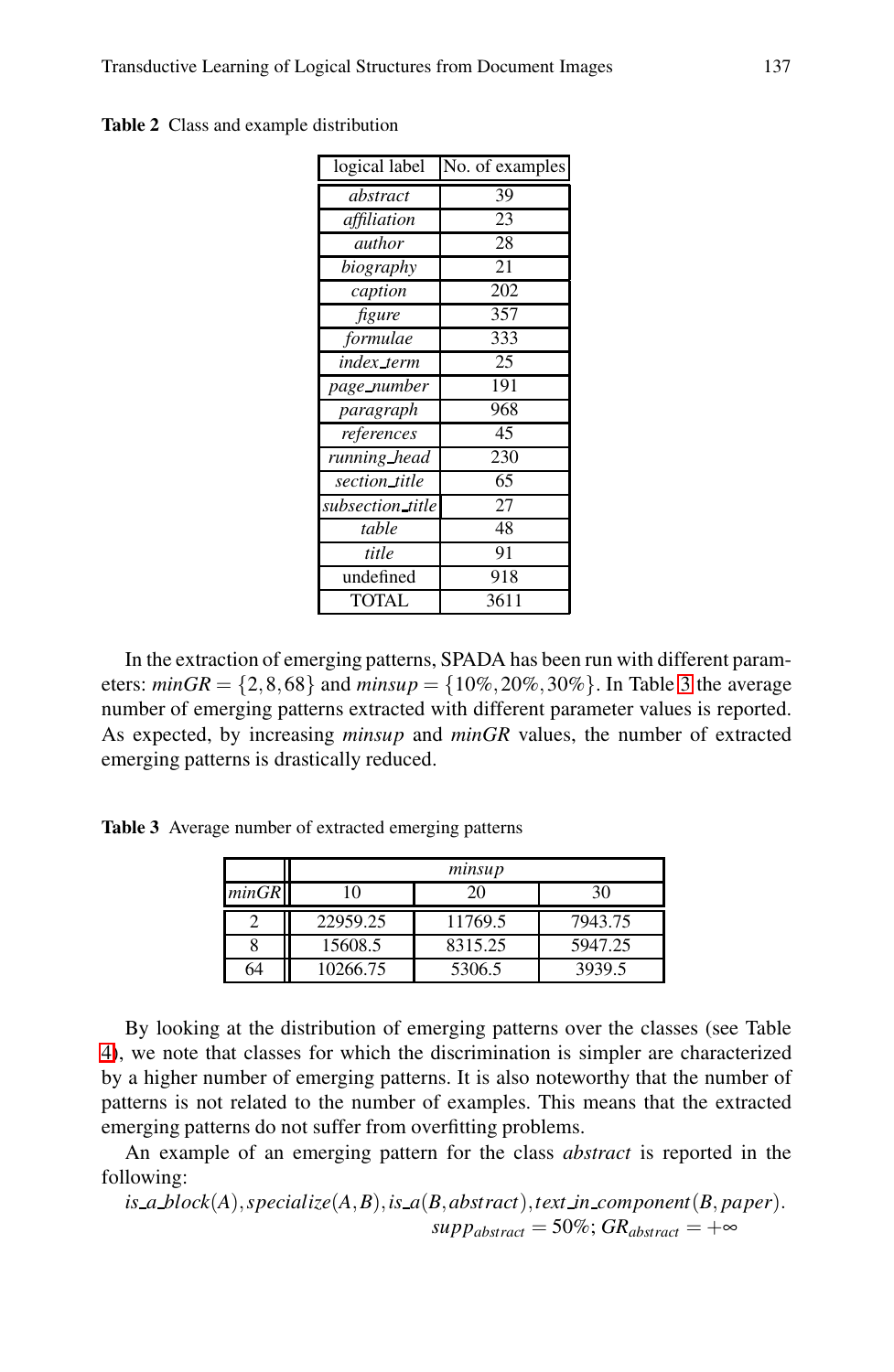| logical label    | Average No. of emerging patterns |
|------------------|----------------------------------|
| abstract         | 3235.25                          |
| affiliation      | 738.5                            |
| author           | 1569.25                          |
| biography        | 645                              |
| caption          | 512.5                            |
| figure           | 744.75                           |
| formulae         | 595.75                           |
| index_term       | 2099.25                          |
| page_number      | 1443                             |
| paragraph        | 780.75                           |
| references       | 2782.25                          |
| running_head     | 2751.25                          |
| section_title    | 995.5                            |
| subsection_title | 773.5                            |
| table            | 1108.75                          |
| title            | 2184                             |
| <b>TOTAL</b>     | 22959.25                         |

**Table 4** Average number of extracted emerging patterns per class (*minsup* =  $10\%$ ,  $minGR = 2$ 

This pattern states that 50% of layout components labeled as *abstract* contains the term "paper". Moreover, this pattern is not satisfied by layout components labeled with a different label. This is probably due to the fact that term "paper" is not selected for other logical labels.

We have the same pattern at a higher level of the hierarchy:

is a block(A), specialize(A, B), is  $a(B, \text{swnopsis})$ , text in component(B, paper).

 $supp_{\text{swnonsis}} = 23.5\%, GR_{\text{swnonsis}} = +\infty.$ 

As we can see, support decreases since the term "paper" is not selected for the class *index term*.

Another example of an emerging pattern for the class *abstract* is: is a block(A), specialize(A, B), is  $a(B, abstract)$ , only left  $col(B, C), C \neq B$ , *text in component*(*C,index*)*.*

 $supp_{abstract} = 100\%$ , *GR*<sub>abstract</sub> =  $+\infty$ .

This emerging pattern shows the advantage of exploiting the relational nature of data. Indeed, it shows that layout components labeled as abstract are always aligned with components that contain the term "index" (probably belonging to the class "index\_term").

Finally, the emerging pattern:

*is a block* $(A)$ *,specialize* $(A, B)$ *,is*  $a(B, section title)$ *,height* $(B, [6..12])$ *,*  $at\_page\_first(B)$ .

 $supp_{section\_title} = 55.5\%, GR_{section\_title} = 42.67$ 

considers other types of task relevant objects (i.e. pages) by exploiting information in *BK*. In this pattern, height is expressed in number of pixels.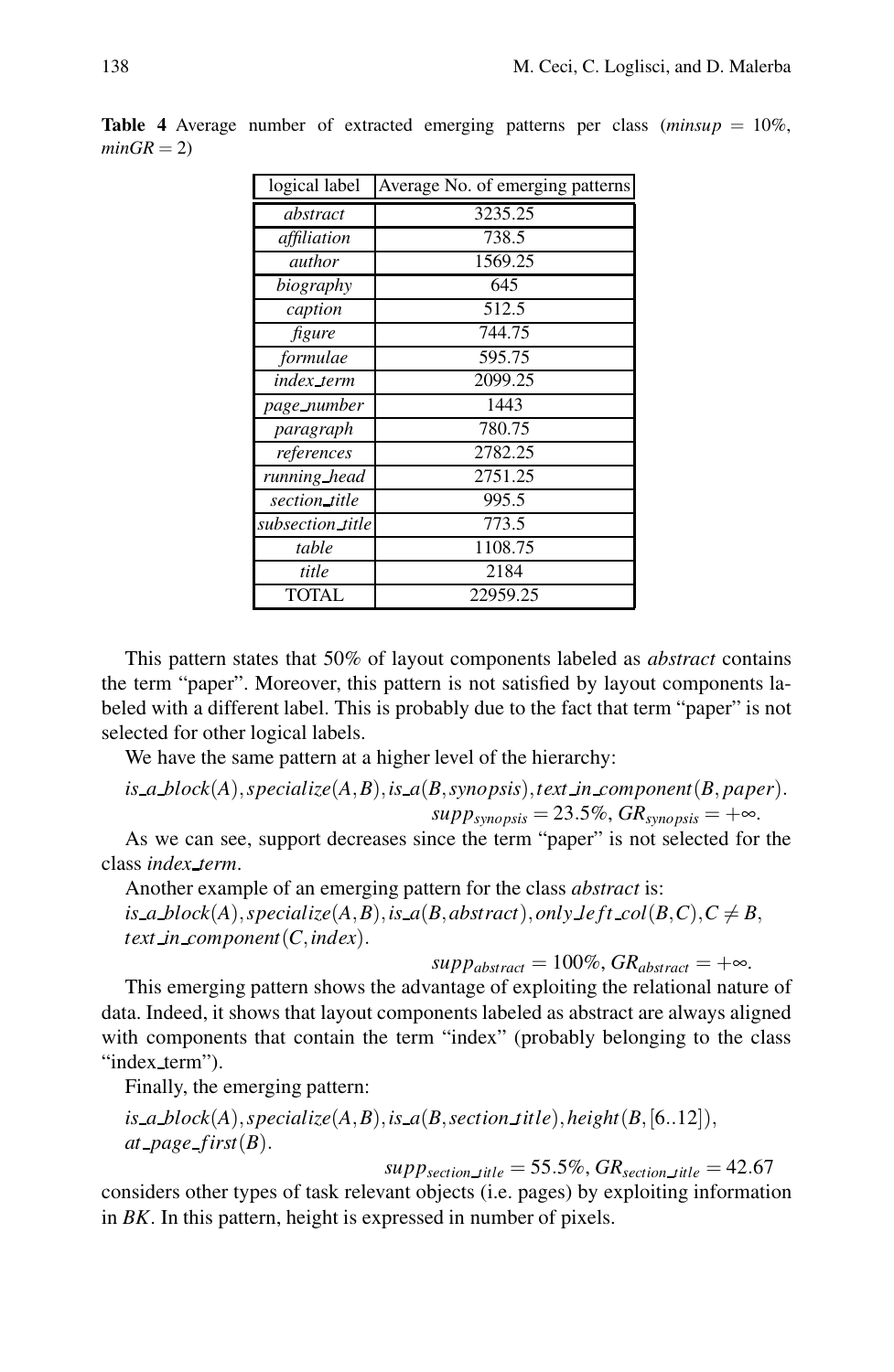In Table 5, average classification accuracy is reported. Results are collected for different values of *minGR* and *minsup*. As we can see, more interesting results are obtained with small values of *minGR* and with high values of *minsup* or, alternatively, with high values of *minGR* and with low values of *minsup*. This means that predictive accuracy significantly depends on the number of extracted patterns. With a high number of patterns, probabilities are flattened and the system loses its discriminative capabilities. On the other hand, when the number of patterns decreases, the system has not enough information to discriminate among classes.

**Table 5** Average classification accur[acy](#page-18-0)

|        | minGR |       |       |
|--------|-------|-------|-------|
| minsup |       |       | 64    |
| 10     | 43.47 | 56.67 | 60.39 |
| 20     | 63.84 | 58.32 | 54.8  |
| 30     | 64.63 | 57.69 | 44.82 |

<span id="page-18-0"></span>A different perspective of results is reported in Table 6, where precision and recall are reported for each class. Results are collected for *minsup* = 10% and *minGR* = 2. As can be noted, results vary significantly from one class to another. Indeed, some classes are more difficult to identify since they do not show regularities (e.g. *subsection title* vs. *section title*). Other classes can be more easily identified because the use of text is effective and/or because they are subject to formatting regularities.

| logical label    | Average precision Average recall |          |
|------------------|----------------------------------|----------|
| abstract         | 0.28593                          | 0.89157  |
| affiliation      | 0.11167                          | 0.94759  |
| <i>author</i>    | 0.54731                          | 0.75189  |
| biography        | 0.16565                          | 0.87101  |
| caption          | 0.47886                          | 0.07607  |
| figure           | 0.88800                          | 0.794598 |
| formulae         | 0.55592                          | 0.31498  |
| index_term       | 0.45324                          | 0.96687  |
| page_number      | 0.81994                          | 0.92180  |
| paragraph        | 0.94674                          | 0.44204  |
| references       | 0.85855                          | 0.850724 |
| running head     | 0.92105                          | 0.80608  |
| section_title    | 0.47162                          | 0.29978  |
| subsection_title | 0.07779                          | 0.74408  |
| table            | 0.15290                          | 0.23070  |
| title            | 0.40062                          | 0.68959  |
| Average          | 0.5085                           | 0.6625   |

**Table 6** Average precision and recall per class (*minsup* =  $10\%$ *, minGR* = 2)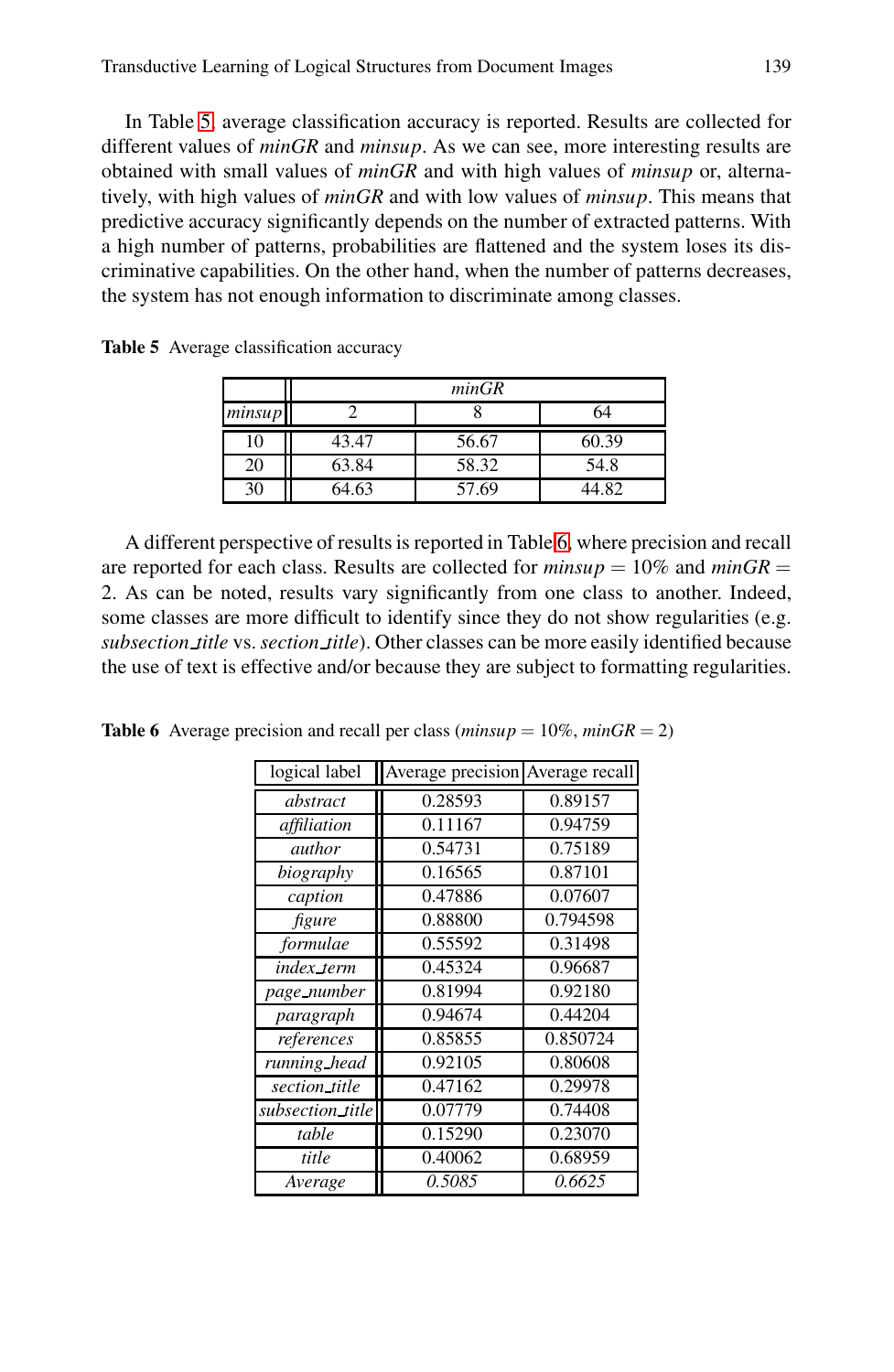# **7 Conclusions**

In this work, the induction of a classifier forthe automated recognition of semantically relevant layout components has been investigated. In particular, we have investigated the combination of transductive inference with principled relational classification, in order to face the challenges posed by the application domain, characterized by complex and heterogeneous data, which are naturally modeled as several tables of a relational database and characterized by the availability of a small (large) set of labeled (unlabeled) data.

The experiments provide interesting qualitative and quantitative results. For future work, we intend to compare our approach with other competitive approaches proposed in the literature and to employ a different classification strategy that permits us to exploit labels confidently associated to working examples in the classification of other working examples.

**Acknowledgements.** This work is partial fulfillment of the research objectives of the project "ATENEO 2009 - Estrazione, Rappresentazione e Analisi di Dati Complessi". The authors gratefully acknowledge Dr. Lynn Rudd for reading the final version.

# **References**

- 1. Aiello, M., Monz, C., Todoran, L.: Document understanding for a broad class of documents. IJDAR 5(1), 1–16 (2002)
- <span id="page-19-3"></span>2. Akindele, O.T., Belaïd, A.: Construction of generic models of document structures using inference of tree grammars. In: ICDAR 1995: Proceedings of the Third International Conference on Document Analysis and Recognition, vol. 1, p. 206. IEEE Computer Society, Washington, DC, USA (1995)
- 3. Allen, J.F.: Maintaining knowledge about temporal intervals. Commun. ACM 26(11), 832–843 (1983)
- 4. Appice, A., Ceci, M., Malerba, D.: Transductive learning for spatial regression with cotraining. In: Shin, S.Y., Ossowski, S., Schumacher, M., Palakal, M.J., Hung, C.-C. (eds.) SAC, pp. 1065–1070. ACM Press, New York (2010)
- 5. Appice, A., Ceci, M., Malgieri, C., Malerba, D.: Discovering relational emerging patterns. In: Basili, R., Pazienza, M.T. (eds.) AI\*IA 2007. LNCS (LNAI), vol. 4733, pp. 206–217. Springer, Heidelberg (2007)
- <span id="page-19-4"></span>6. Rosenfeld, A., Hummel, R., Zucker, S.: Scene labeling by relaxation operations. J IEEE Transactions SMC 6(6), 420–433 (1976)
- <span id="page-19-0"></span>7. Baird, H.S., Casey, M.R.: Towards versatile document analysis systems. In: Bunke, H., Spitz, A.L. (eds.) DAS 2006. LNCS, vol. 3872, pp. 280–290. Springer, Heidelberg (2006)
- <span id="page-19-5"></span>8. Bennett, K.P.: Combining support vector and mathematical programming methods for classification, pp. 307–326. MIT Press, Cambridge (1999)
- <span id="page-19-1"></span>9. Ceci, M., Appice, A.: Spatial associative classification: propositional vs. structural approach. Journal of Intelligent Information Systems 27(3), 191–213 (2006)
- <span id="page-19-2"></span>10. Ceci, M., Appice, A., Malerba, D.: Emerging pattern based classification in relational data mining. In: Bhowmick, S.S., Küng, J., Wagner, R. (eds.) DEXA 2008. LNCS, vol. 5181, pp. 283–296. Springer, Heidelberg (2008)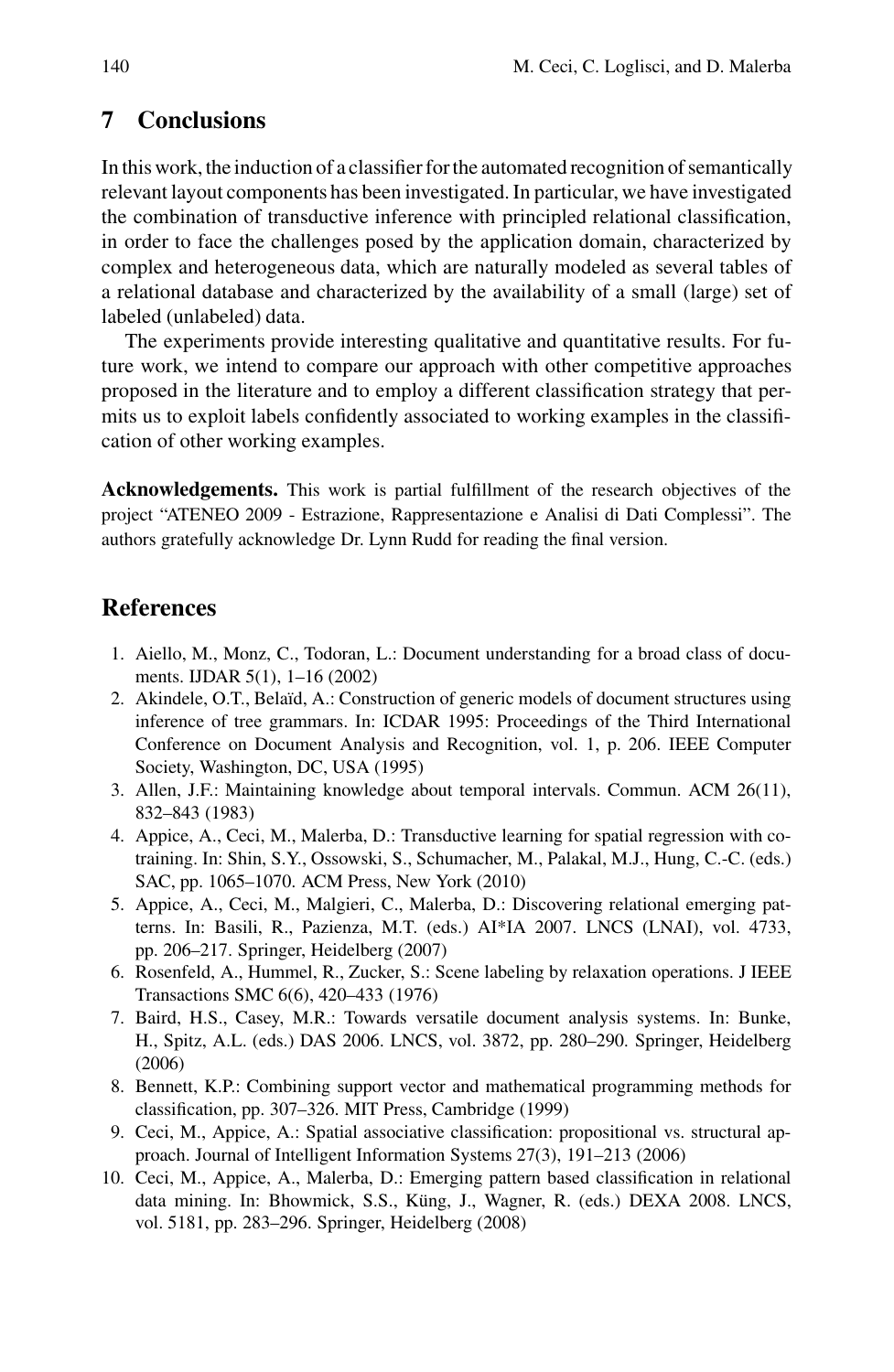- <span id="page-20-1"></span>11. Ceci, M., Appice, A., Malerba, D.: Transductive learning for spatial data classification. In: Koronacki, J., Raś, Z.W., Wierzchoń, S.T., Kacprzyk, J. (eds.) Advances in Machine Learning I. SCI, vol. 262, pp. 189–207. Springer, Heidelberg (2010)
- <span id="page-20-6"></span>12. Ceci, M., Berardi, M., Malerba, D.: Relational data mining and ILP for document image understanding. Applied Artificial Intelligence 21(4&5), 317–342 (2007)
- 13. Ceci, M., Malerba, D.: Classifying web documents in a hierarchy of categories: a comprehensive study. J. Intell. Inf. Syst. 28(1), 37–78 (2007)
- <span id="page-20-3"></span>14. Chapelle, O., Schölkopf, B., Zien, A.: A discussion of semi-supervised learning and transduction. In: Chapelle, O., Schölkopf, B., Zien, A. (eds.) Semi-Supervised Learning, pp. 457–462. MIT Press, Cambridge (2006)
- <span id="page-20-8"></span>15. Chen, Y., Wang, G., Dong, S.: Learning with progressive transductive support vector machines. Pattern Recognition Letters 24, 1845–1855 (2003)
- 16. De Raedt, L.: Attribute-value learning versus inductive logic programming: the missing links. In: Page, D.L. (ed.) ILP 1998. LNCS (LNAI), vol. 1446, pp. 1–8. Springer, Heidelberg (1998)
- <span id="page-20-5"></span>17. Dong, G., Li, J.: Efficient mining of emerging patterns: Discovering trends and differences. In: International Conference on Knowledge Discovery and Data Mining, pp. 43–52. ACM Press, New York (1999)
- <span id="page-20-14"></span>18. Dong, G., Zhang, X., Wong, L., Li, J.: CAEP: Classification by aggregating emerging patterns. In: Arikawa, S., Nakata, I. (eds.) DS 1999. LNCS (LNAI), vol. 1721, pp. 30–42. Springer, Heidelberg (1999)
- <span id="page-20-0"></span>19. Esposito, F., Malerba, D., Semeraro, G.: Multistrategy learning for document recognition. Applied Artificial Intelligence 8(1), 33–84 (1994)
- <span id="page-20-12"></span>20. Fan, H., Ramamohanarao, K.: An efficient singlescan algorithm for mining essential jumping emerging patterns for classification. In: Pacific-Asia Conference on Knowledge Discovery and Data Mining, pp. 456–462 (2002)
- <span id="page-20-2"></span>21. Gammerman, A., Azoury, K., Vapnik, V.: Learning by transduction. In: Proc. of the 14th Annual Conference on Uncertainty in Artificial Intelligence, UAI 1998, pp. 148–155. Morgan Kaufmann, San Francisco (1998)
- 22. Getoor, L.: Multi-relational data mining using probabilistic relational models: research summary. In: Knobbe, A., Van der Wallen, D.M.G. (eds.) Proc.of the 1st Workshop in Multi-relational Data Mining, Freiburg, Germany (2001)
- <span id="page-20-4"></span>23. Jensen, D., Neville, J.: Linkage and autocorrelation cause feature selection bias in relational learning. In: Proc. of the Nineteenth International Conference on Machine Learning (2002)
- <span id="page-20-7"></span>24. Joachims, T.: Transductive inference for text classification using support vector machines. In: Proc. of the 16th International Conference on Machine Learning, ICML 1999, pp. 200–209. Morgan Kaufmann, San Francisco (1999)
- 25. Joachims, T.: Transductive learning via spectral graph partitioning. In: Proc. of the 20th International Conference on Machine Learning, ICML 2003, Morgan Kaufmann, San Francisco (2003)
- <span id="page-20-10"></span>26. Krogel, M.-A., Scheffer, T.: Multi-relational learning, text mining, and semi-supervised learning for functional genomics. Machine Learning 57(1-2), 61–81 (2004)
- <span id="page-20-9"></span>27. Kukar, M., Kononenko, I.: Reliable classifications with machine learning. In: Elomaa, T., Mannila, H., Toivonen, H. (eds.) ECML 2002. LNCS (LNAI), vol. 2430, pp. 219–231. Springer, Heidelberg (2002)
- <span id="page-20-13"></span>28. Lisi, F.A., Malerba, D.: Inducing multi-level association rules from multiple relations. Machine Learning 55, 175–210 (2004)
- <span id="page-20-11"></span>29. Liu, B., Hsu, W., Ma, Y.: Integrating classification and association rule mining. In: Knowledge Discovery and Data Mining KDD 1998, New York, pp. 80–86 (1998)